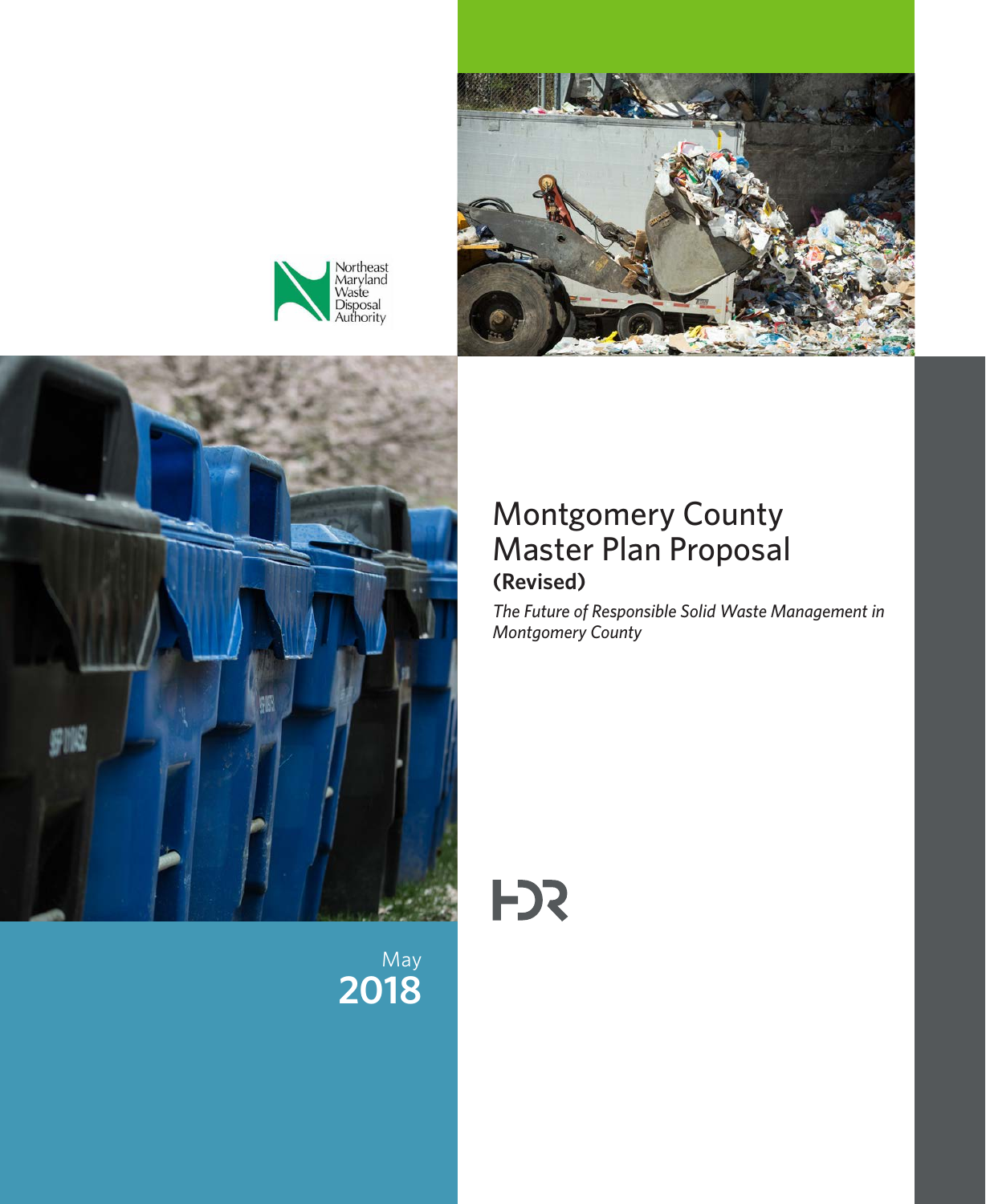# Project Understanding and Scope Annotations

# **Introduction**

The Montgomery County (County) Department of Environmental Protection (DEP), Division of Solid Waste Services (DSWS) owns and operates an award winning integrated solid waste management system (ISWMS), including waste reduction and education programs, refuse and recycling collection to parts of the County, composting, waste-to-energy, contractual outof-county landfilling, and maintenance of closed landfills. The DSWS manages these activities through a nearly \$100 million annual budget.

In 2015, the County achieved a Maryland Recycling Act (MRA) recycling rate of 55.01 percent, second highest in the state. The County also achieved a waste diversion rate of 60.01 percent, which included a source reduction credit of 5 percent on top of the recycling rate. It is noteworthy that the County has achieved the State's voluntary recycling and waste diversion goals (55 percent and 60 percent respectively) that were to be achieved by 2020. The County, however, has a recycling goal of 70 percent and has projected to achieve a 71.2 percent recycling rate in 2023.

The County has an existing Comprehensive Solid Waste Management Plan (SWMP) for the period of 2012 to 2023. The SWMP, approved by County Council in March 2015, is scheduled for a review and update as it is intended to be a living document, updated at least once every three years. This update to the SWMP, will strategically evaluate the County's programs and facilities and update the long-term vision to guide the County's actions and investments over the next 20 plus years. It is expected that this strategic plan will help address some of the pressing issues facing the County, including food waste reduction and recovery, zero waste,

the circular economy, China's National Sword policy, incentivizing and improving recycling, and the future of the existing facilities serving the County. The following provides our understanding of project objectives as well as our detailed scope of services.

# **Understanding of Project Objectives**

Over a period of approximately 15 months, the DEP intends to work with a consultant to develop the "The Future of Responsible Solid Waste Management in Montgomery County" (Master Plan). The stated key objectives of the project are to:

- **Develop a clear and realistic future vision of the County's solid waste and recycling program and operations with the goal of maximizing waste reduction, reuse/repair, recycling, and sustainable management of materials**
- **Develop actionable strategies (with projected costs, timelines, and outcomes) to achieve this goal**
- **Identify impacts on existing solid waste management programs, facilities and operations, including new investments, initiatives, changes in methods of operations, and retiring or replacement of existing facilities**

The timing of this planning process is fortuitous within the broader context of the waste industry. At the current time, leading public sector organizations starting with the USEPA and including an increasing number of states, are revisiting and re-framing waste management goals in the context of Sustainable Materials Management and lifecycle cost analysis (LCA). These frameworks are introducing new methods of measuring the economic benefit of waste management, recycling, and diversion programs and strategies. Montgomery County, long considered a leader among local governments,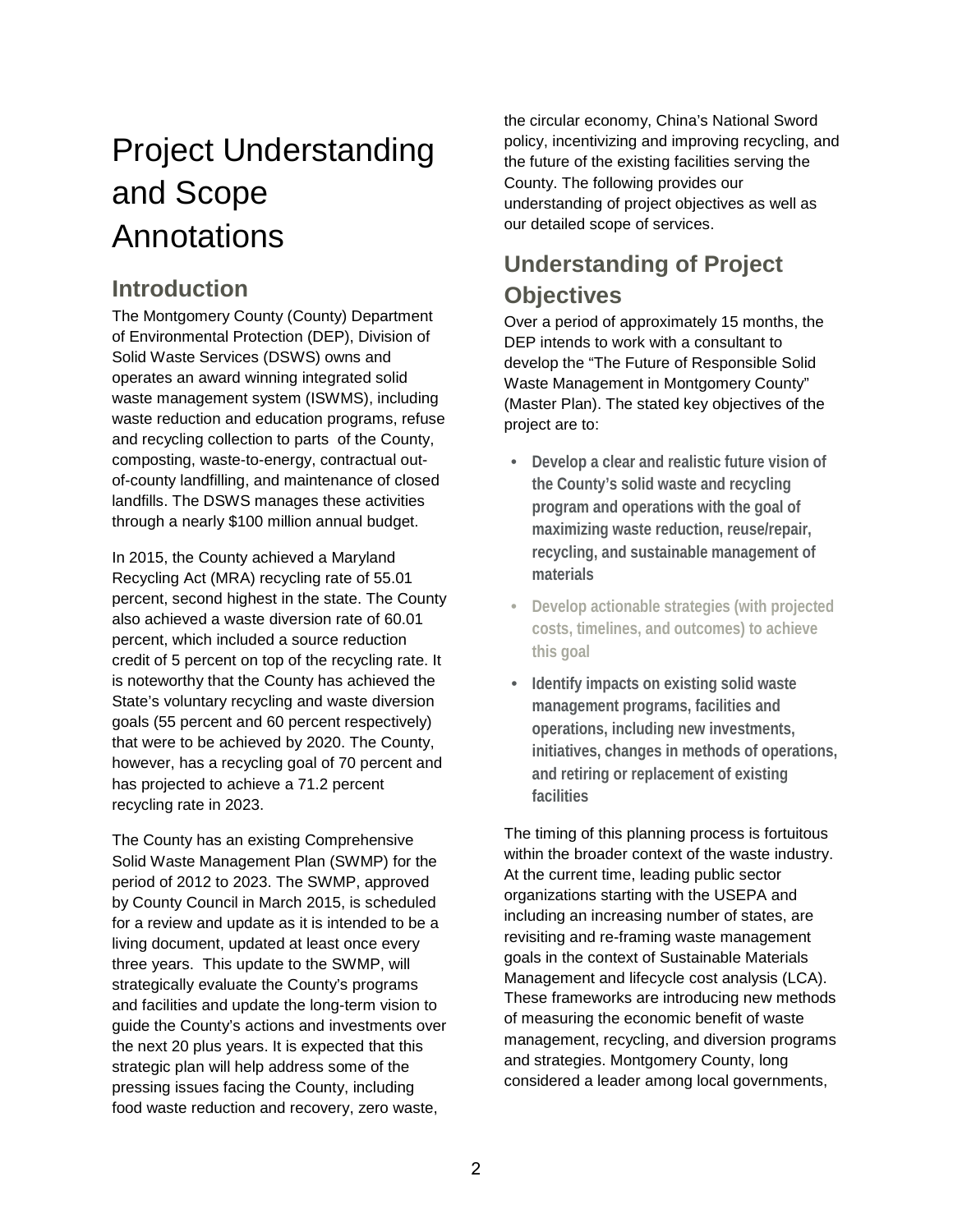may be interested in integrating these concepts within its planning process.

Recent waste composition studies show that significant quantities of recyclable materials are discarded as refuse. To the extent possible, the County intends to enhance current programs or develop new programs to recover these recyclable materials. One particular focus of these Improvements will be in the area of multifamily recycling.

One of the more significant opportunities for waste reduction and recycling is the recovery and management of food waste and other organics. County Council Bill 28-16 required the County DEP to develop a "Strategic Plan to Advance Composting, Compost Use and Food Waste Diversion" in the County. The County is actively working on this Strategic Plan which requires consultation with stakeholders and interested parties. The County may find there are opportunities to work with surrounding governments in a regional food waste strategy. Washington D.C. has proposed a curbside food waste/organics collection and composting program. A food waste-to-energy facility is planned in Howard County. It is understood that this Master Plan will continue and advance the work already started in the SWMP.

The County provides collection services to more than 200,000 residences for refuse, bulky waste, yard trim, scrap metals, and dual stream recyclables. These services are divided into two subdistricts, one receiving exclusively contracted collection for all households, and the other with contracted recycling collection but open market (private) refuse collection. As part of the Master Plan, the County is seeking to evaluate possible changes to the program, including incentive programs and pay-as-you-throw (PAYT) approaches. Some potential system improvements – PAYT in particular – may necessitate revisiting the service arrangements where separate entities are collecting refuse and recycling.

The County's principle solid waste management facilities are the Resource Recovery Facility

(RRF), the Yard Trim Composting Facility, the Shady Grove Processing Facility and Transfer Station, and the Materials Recovery Facility (MRF). The County expects each of the facilities have continued useful lives during the planning period. A component of the Master Plan development will evaluate the condition of each of the principle facilities and assess the feasibility and costs of repairs and replacements to allow these facilities to continue servicing the County.

The County expects the Master Plan to be developed with stakeholder input. Currently the County works with the Solid Waste Advisory Committee (SWAC) and the Dickerson Area Facilities Implementation Group (DAFIG) in addition to ad hoc committees. The development of this Master Plan envisions a robust engagement of stakeholders including citizens, businesses, community organizations, environmental groups, industry, and experts, both inside and outside the County.

HDR will be developing a series of reports associated with each task, described in more detail in the following sections. Each report will include an executive summary and graphical representations suitable for review by elected officials and the public. We will plan to have two rounds of review, each resulting in comments from the DEP. The DEP will combine all comments into one set of comments for each round of review. We will provide the report in MS Word format to ease review by all parties. Budgetary files will be provided in MS Excel format. Final documents will be provided electronically as MS Word and PDF files. All files will be sent by email.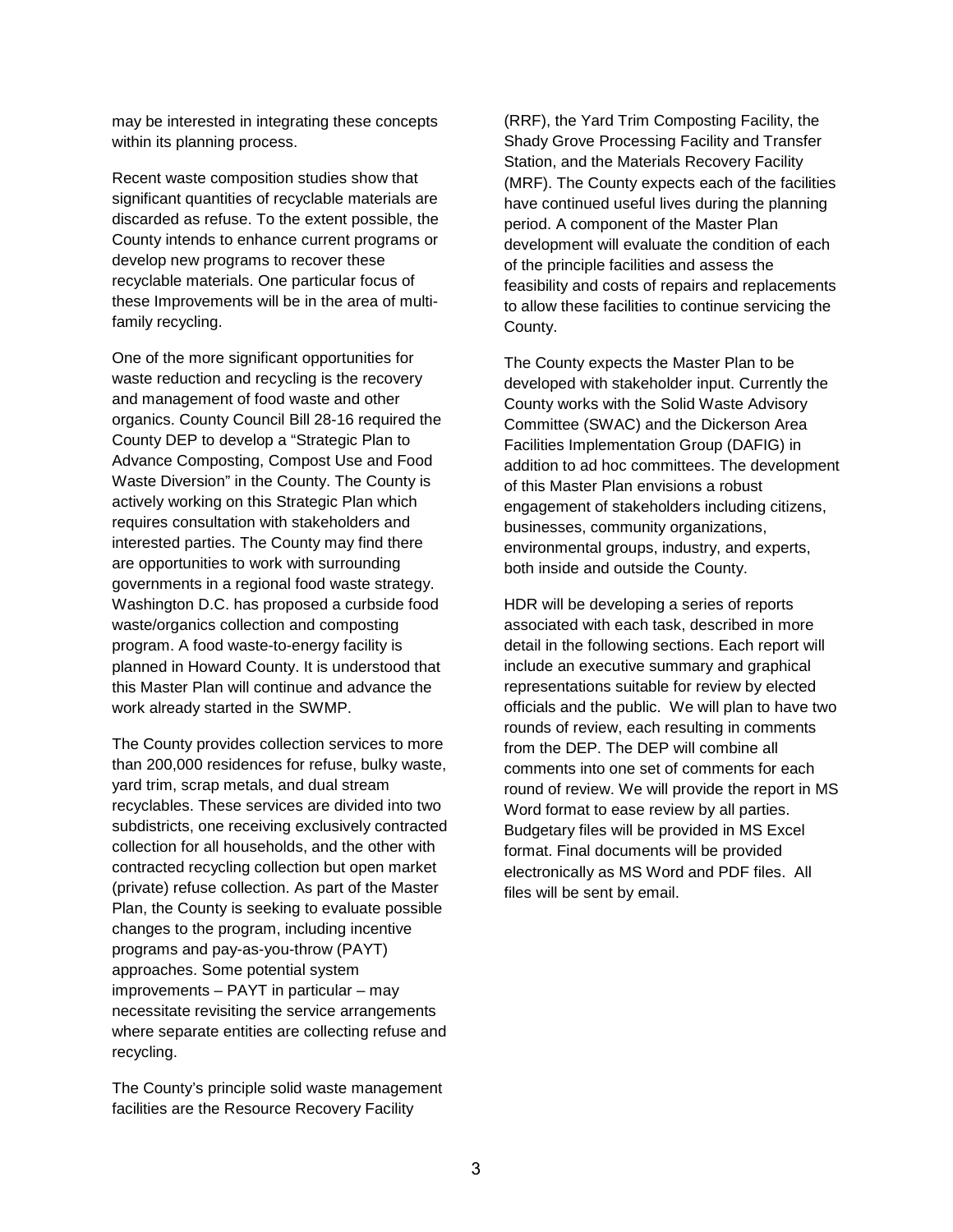# **Task 1. Current State Assessment**

## **1a.** Waste Sort Review

A critical component of the Master Plan is to baseline the waste generation and composition for the planning area, for use in projections and in evaluating alternatives to the current system. This task will entail a review of County reports and data, including waste sorts to develop a complete picture of the County's waste management system for use in future projections and program analyses.

At this stage, we will review the waste sorts and scale data/ reports to gain an understanding of the County's waste management system. We will review waste sort data to identify the composition of the County's waste streams. Depending on how the waste sorts were conducted, this could include the composition of the refuse and recycling streams, capture, participation and setout rates. Additional information will be taken from reports from the County's facilities to identify the composition of waste managed at the various sites.

# **1b.** Comprehensive Description of the Existing System

HDR has reduced our level of effort regarding the current state assessment based on the understanding that this information will be readily available from the County. We understand the County is rewriting its Statemandated Solid Waste Master Plan (SWMP) from which current and relevant information will be provided to HDR.

As an initial step in this task, HDR would review the information in the most recent SWMP to identify any further information required so as to not duplicate efforts recently undertaken. We will utilize information already documented in the last SWMP and will update that information for consistent presentation if required. As applicable, the following type of information will

be updated with current data or new information requested from DEP:

- Historical and current tonnage for materials collected, recycled, composted, marketed and/or disposed. This will include materials managed at the curb, and self-hauled to various facilities.
- Data on the waste streams managed from different sectors (e.g. single family, multifamily and non-residential as applicable).
- Waste management services provided to the residential and non-residential sectors within the County.
- Number of households, buildings or units that receive service from the County.
- Information on the various facilities utilized in the County's system, including capacity of each facility, throughput, contractual arrangements, usage (e.g. vehicle counts).
- Waste generation rates for different waste streams, and by waste generators (e.g. single and multi-family).
- Financial information on the County's waste management system, including collection, processing and disposal costs.

The HDR Project Team will systematically compile pertinent operational, financial and contractual parameters of the County's collection, processing and disposal systems. Team member MSW Consultants will populate a system-wide collection model that baselines current haulers, routes, customers, tons collected, points of disposition, and associated environmental parameters such as fuel use and transportation-related GHG emissions. The model will capture these parameters for both collection subdistricts. Once the baseline is populated, the model allows "what-if" analysis for new collection technologies, collection frequencies, set-out policies (e.g., converting from bins to carts, implementing Source-Separated Organics, etc.).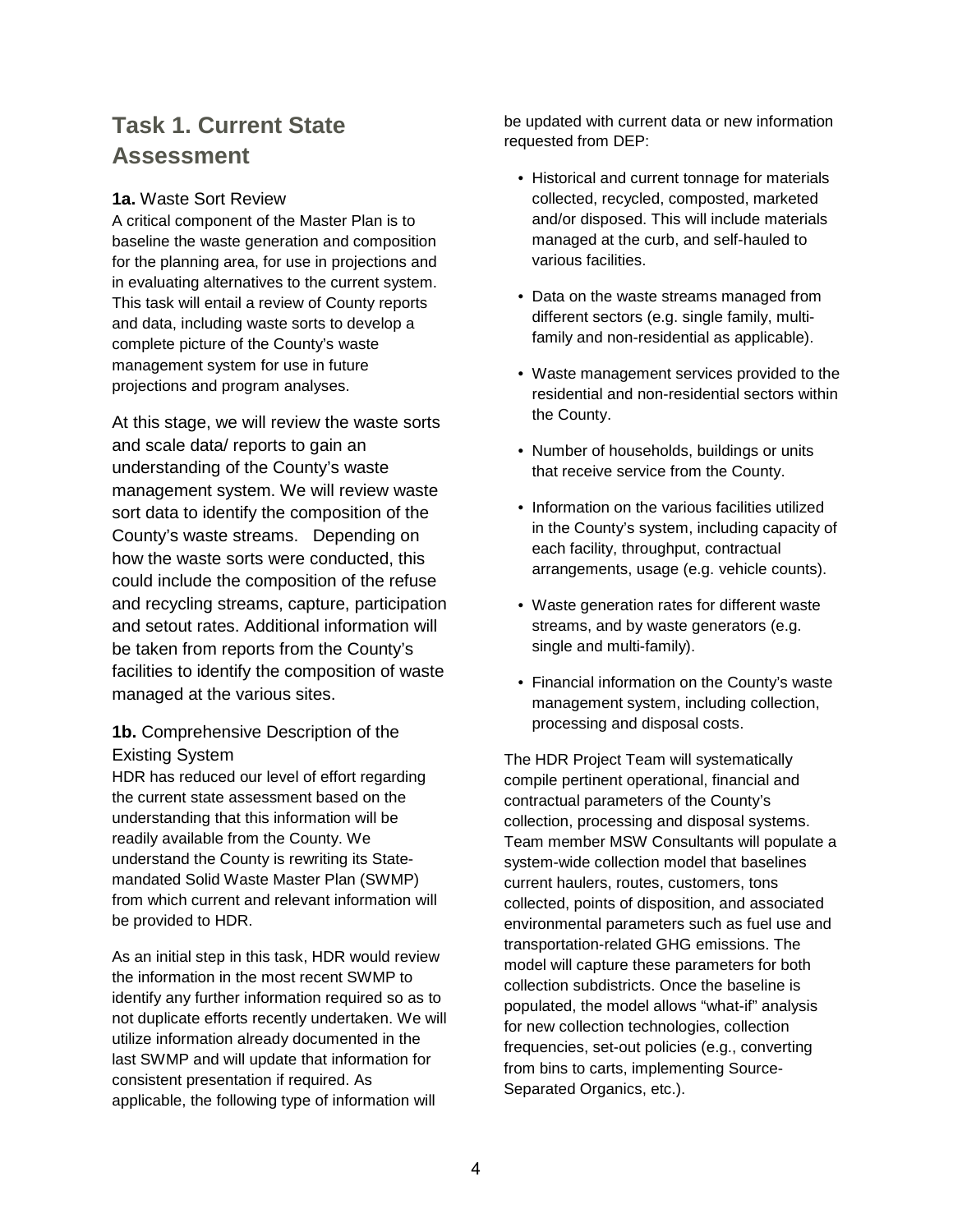## **Private Disposal and Processing Facilities**

The Project Team will inventory the processing and disposal facility infrastructure in and around the County for the recycling, C&D and refuse streams currently managed by the County.

The HDR team will gather information on privately-owned landfills and large recyclables processing facilities in a 300 mile radius centered on Montgomery County, MD, focusing on Maryland, Virginia, West Virginia, Pennsylvania, and portions of North Carolina and Ohio.

Research on compost/organics facilities would be limited to a 100 mile radius which would include Maryland, Delaware, Virginia, Pennsylvania and some of West Virginia.

We will use a combination of sources including state facility reports, online data from websites, and direct calls to facilities. Note that HDR has recently compiled a list of landfills with significant capacity in the region. Our level of effort assumes one call/email for each facility identified to acquire information from private facilities. Note that it is our opinion that gathering realistic tipping fees and/or costs for private facilities may not be practical as this information would be subject to contract terms. Therefore we are assuming a high level collection of costs for processing and disposal. Similarly, it may be difficult to obtain information about private infrastructure (e.g. equipment, tonnages managed).

The scope of work regarding the facilities located outside the County will include compiling: a list of the facilities, their capacities, potential cost for processing/disposing of County materials, as well as high level cost estimates and availability for hauling materials to those facilities.

The team will compile facility name and location, facility type, owner and (for landfills) permitted capacity, remaining capacity, gate rate, (where information is available) and distance to Montgomery County, MD into maps and tables.

#### **County-owned Infrastructure**

The facility inventory for County-owned infrastructure will identify processing, disposal, and reuse facilities and services, and will compile their location, current throughput, available capacity, ownership, expected closure (if applicable), and other relevant parameters.

Reuse organizations will be identified in Montgomery County and surrounding counties.

#### **Projections**

HDR will develop a series of population projections consistent with other planning processes/projections (e.g. Maryland- National Capital Park and Planning Commission, County, US Census, and other County trends). HDR will review County projections for new housing, immigration, and other trends that could affect population, as well as information available from the County's planning department to identify trends in business growth to develop projections for population, employment, housing (single and multi-family) and business growth.

Projections of waste requiring management will be developed for separate waste streams (e.g. refuse, recycling, organics) based on the status quo waste management system which will reflect the modelled population projections. Considering the results of the waste sorts, HDR will model the impact of increased capture rates for materials that are either a) acceptable in the County's program and not recycled by residents, or b) not currently accepted in the County's current system but could be diverted. This will include the impact of adding a food scrap diversion program, with variable capture rates.

#### **Funding**

The County manages the \$100 million/year solid waste program under an enterprise fund system. Funding for the system relies in large part on System Benefit Charges (SBC) in addition to other sources of revenue. HDR will describe the various sources of funds that support the enterprise fund. Additional options for funding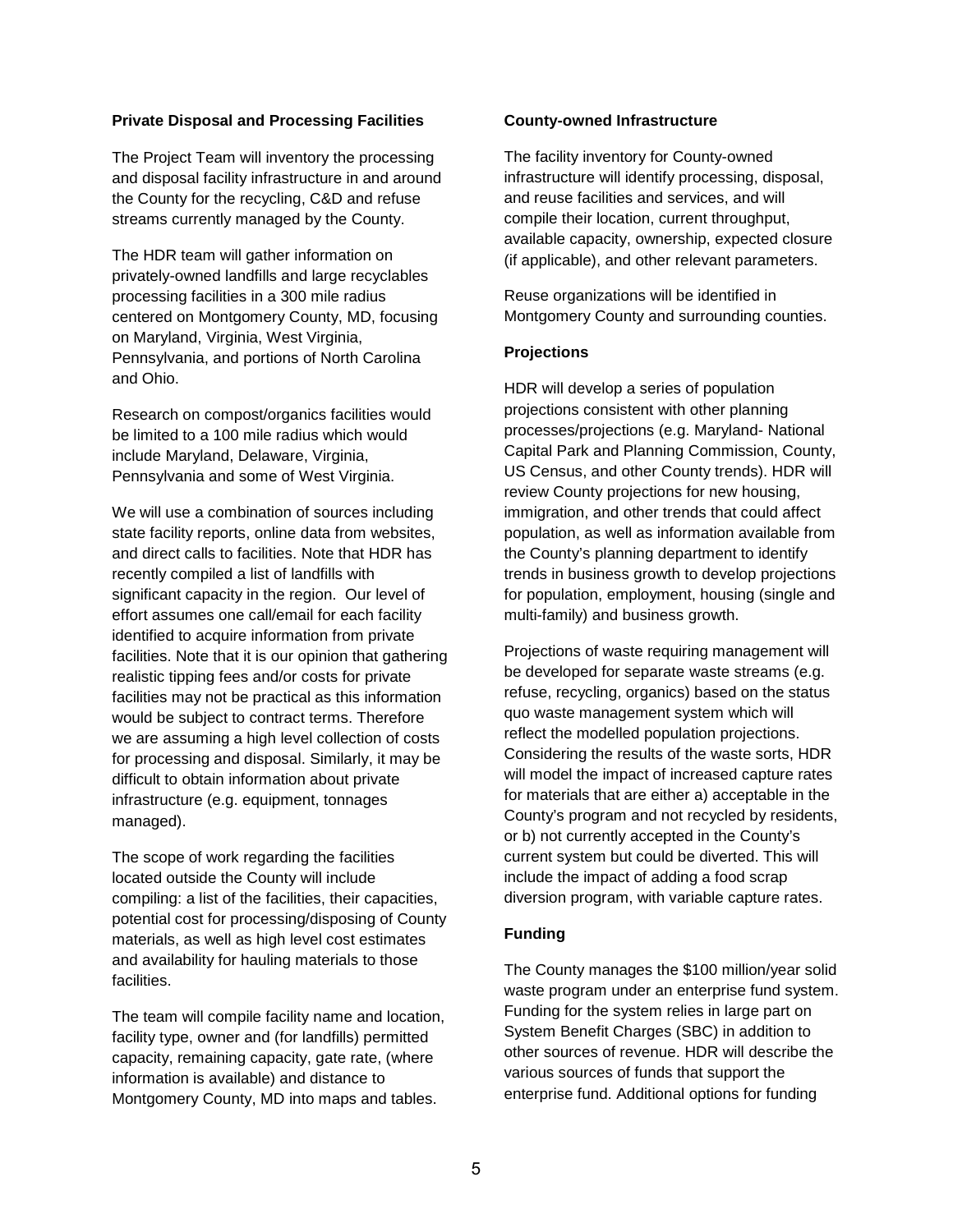will also be discussed. Based on information provided by the County, HDR will document the costs associated with the County's waste management system, including collection, processing, and disposal for the various waste streams as well as other costs such as education and outreach.

## **Waste Management Programs and Services**

The municipalities in the County either directly collect or contractually collect refuse and recyclables. However, each municipality's services is unique. To create an effective integrated solid waste management system within Montgomery County, the County will need to coordinate their activities with the municipalities such that working together creates a better system than working alone. HDR will summarize the programs in each of the nineteen municipalities and identify where there is reliance on the County programs or identify possible ways for the County and municipalities to work together.

#### **Contract Review**

The County manages portions of its integrated solid waste management system through contractual relationships. Examples include (among others) the solid waste collection contracts, the Out-of-County Hauling Contract, the Waste Disposal Agreement with the Northeast Maryland Waste Disposal Authority (Authority), the Service Agreement between Authority and Covanta Montgomery, Inc., the Electricity Sales Agreement for sale of electricity from the RRF, and the intergovernmental agreements with Maryland Environmental Services (MES) to operate the MRF and the Yard Trim Composting Facility. HDR will identify and summarize each of the contracts/agreements including contacting entity, purpose, term, extensions, and other relevant information.

Based on this information, plus any other required information, the HDR Team will develop a comprehensive description of the existing system which describes the County's current waste management system. This will include at a minimum:

- A review of relevant County planning and background documents
- A review of applicable ordinances, policies, and programs
- Population and demographic statistics
- Baseline waste generation trends, diversion and capture rates, and waste flows (for which information is available)
- Development of a series of waste management system component profiles, including:
	- o Community Engagement and **Partnerships**
	- o Education and Enforcement Initiatives
	- o Green Procurement Policies
	- o Applicable Legislative and Regulatory Policies
	- o Reduction and Reuse Initiatives
	- o Collections
	- o Drop-offs
	- o Processing Facilities
	- o Disposal Facilities
	- o Contractual Obligations
- Prepare a waste management system flow map to graphically describe the movement of materials from generator source through the Region's system
- An overview of the various fees charged to customers, associated revenues, program costs relative to tonnes managed, etc.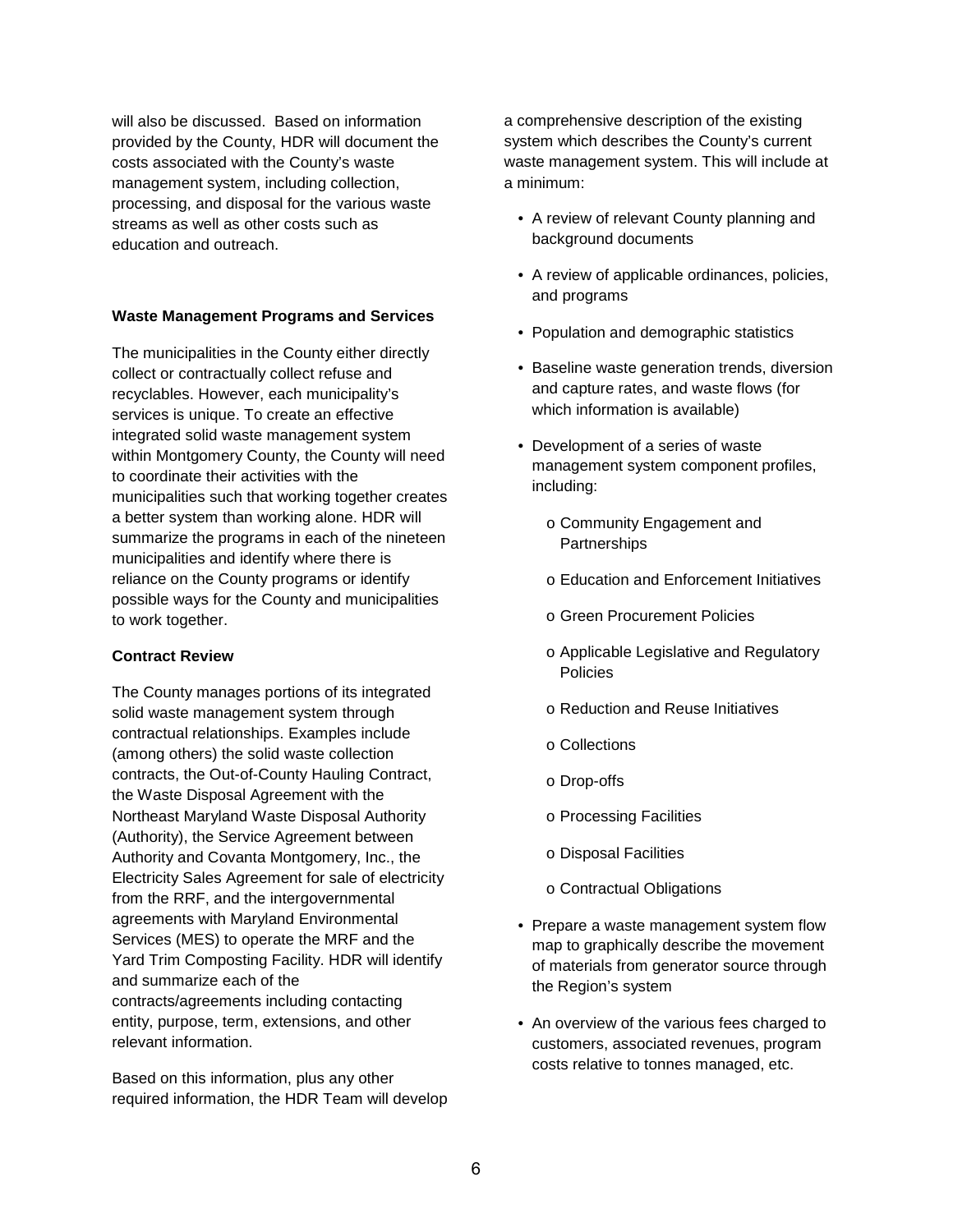- A review of the facilities including volume/tons managed, waste types/source, throughput/remaining capacity
- An assessment of the usage patterns and material managed at the DEP facilities.

The result of this task will be documented in a report, "Current State Assessment".

The above approach has been recommended to provide a detailed and concise overview of the current system, from which future system changes can be evaluated and their potential impact assessed.

#### **DELIVERABLES**

- HDR will prepare a Current State Assessment (Task 1) Report and will summarize the results of 1a and 1b as described above.
- HDR will provide a draft Executive Summary and Report to the DEP for review.
- HDR will provide a draft Final Report and Executive Summary following receipt of one set of consolidated comments.

#### **MEETINGS**

- HDR will participate in three days of meetings with County personnel including tours of the County's facilities. It is anticipated that a half-day meeting will be required for project initiation activities, including introductions, discussion of invoicing, schedule, data provision, and scope.
- No more than three HDR team members will participate in the meetings and tours.

#### **ASSUMPTIONS**

- HDR assumes that the Task 8 Facility Assessments will be conducted concurrently with these tours.
- DEP will make available the most recent version of the SWMP and any associated planning documents or files to HDR for

review and use for documenting the baseline system.

- HDR will issue an RFI to the County for data, which will include the waste sort studies, a listing of all current contracts with a brief description of the scope, the County rate model, as well as other reports generated by the County related to the study of their system.
- HDR will provide a SharePoint (or similar) site to facilitate the exchange of data with the County.
- The DEP will arrange for the meetings/tours and will make key personnel available to HDR.
- The DEP will arrange for access to all County facilities.
- The Report and Executive Summary will be provided in electronic format only. No printing costs are anticipated.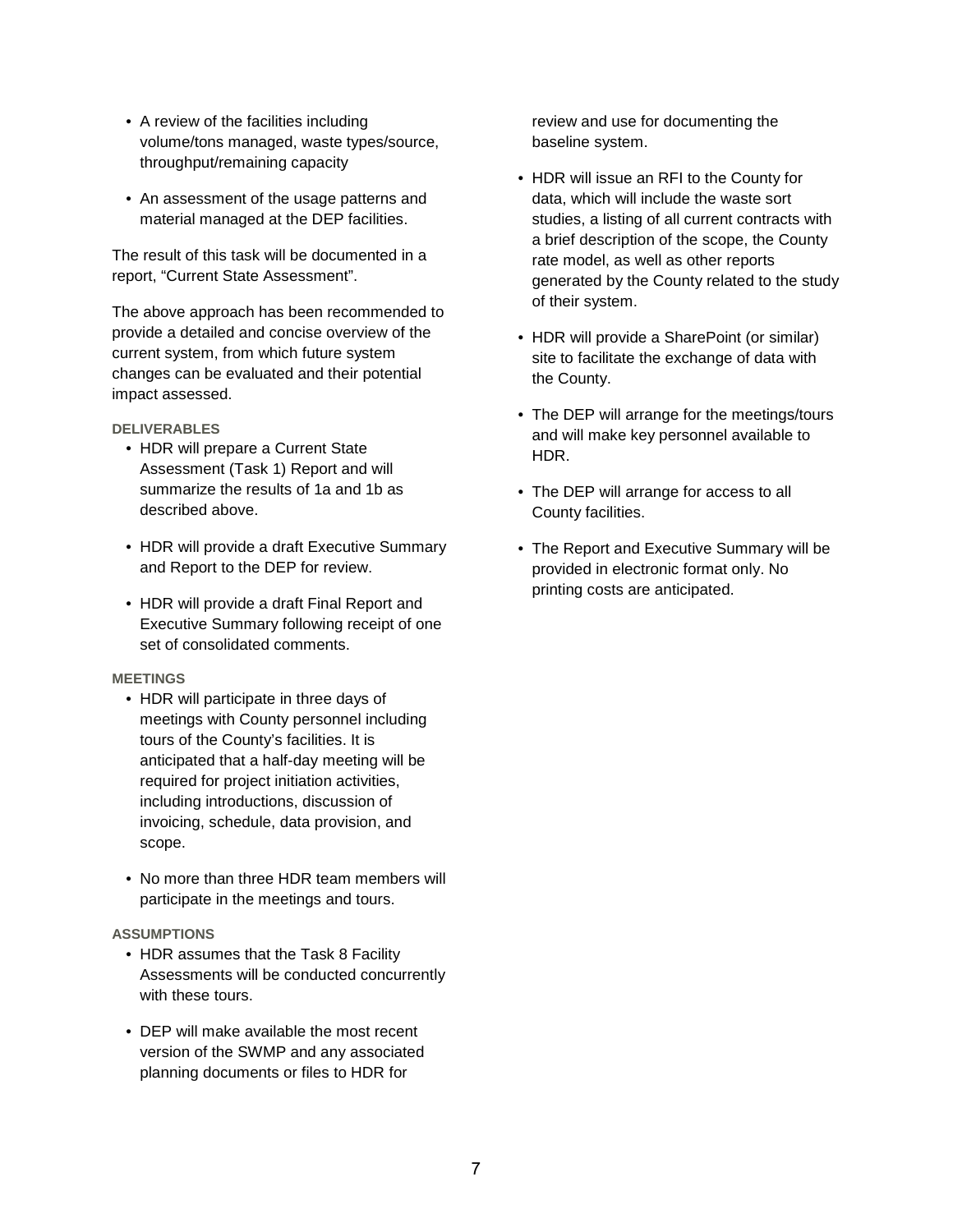# **Task 2. Benchmarking and Best Practices**

Montgomery County has an outstanding integrated solid waste management system and is considered a leader among solid waste management communities across the country. Nevertheless, there are many other communities doing good work and there are lessons to be learned from their experience. HDR will work with the County to identify five counties/jurisdictions that will be used to benchmark a variety of metrics. Some potential communities to consider include:

- Fairfax County, VA
- Arlington County, VA
- Prince Georges County, MD
- Lancaster County, PA
- Lee County, FL
- Pinellas County, FL
- Hillsborough County, FL
- Toronto, ON
- San Jose, CA
- Cambridge, MA
- Simcoe County, ON

HDR has very good working relationships with each of these communities which will aid in obtaining timely and accurate information. HDR will, at a minimum, benchmark the following metrics from the selected communities:

- Population and demographics
- Per-capita generation
- Recycling or diversion rates
- Waste generation sources
- Waste composition
- Services provided
- Legislative and/or regulatory requirements
- Service delivery costs
- Funding mechanisms and fees

HDR will work with the DEP to identify other items of interest utilized in other communities such as PAYT, trash disincentives, outreach tactics, mandatory diversion ordinances etc. that may inform future tasks in the Plan.

It is understood that the methodology for calculating recycling and diversion rates differ typically from state to state. HDR will calculate the County's diversion rate using the methodologies used in each comparator jurisdiction to provide a true "apples to apples" comparison of diversion rates. HDR will identify the differences between the methodologies utilized and the MRA methodology which may contribute to higher or lower diversion rates. The outcome of this exercise will assist the County in identifying options for consideration in Task 5.

**DELIVERABLES**

- HDR will prepare a draft Benchmarking and Best Practices (Task 2) Report detailing the results of the benchmarking evaluation.
- HDR will provide a draft Executive Summary and Report to the DEP for review.
- HDR will provide a draft Final Report and Executive Summary following receipt of one set of consolidated comments.

## **MEETINGS**

- HDR will hold one conference call with DEP for up to two hours to discuss the comparator municipalities and metrics for the benchmarking exercise.
- HDR will hold two conference calls with the DEP for up to two hours per call to discuss the draft report and comments related to this task.
- Notes will be distributed by HDR after each call.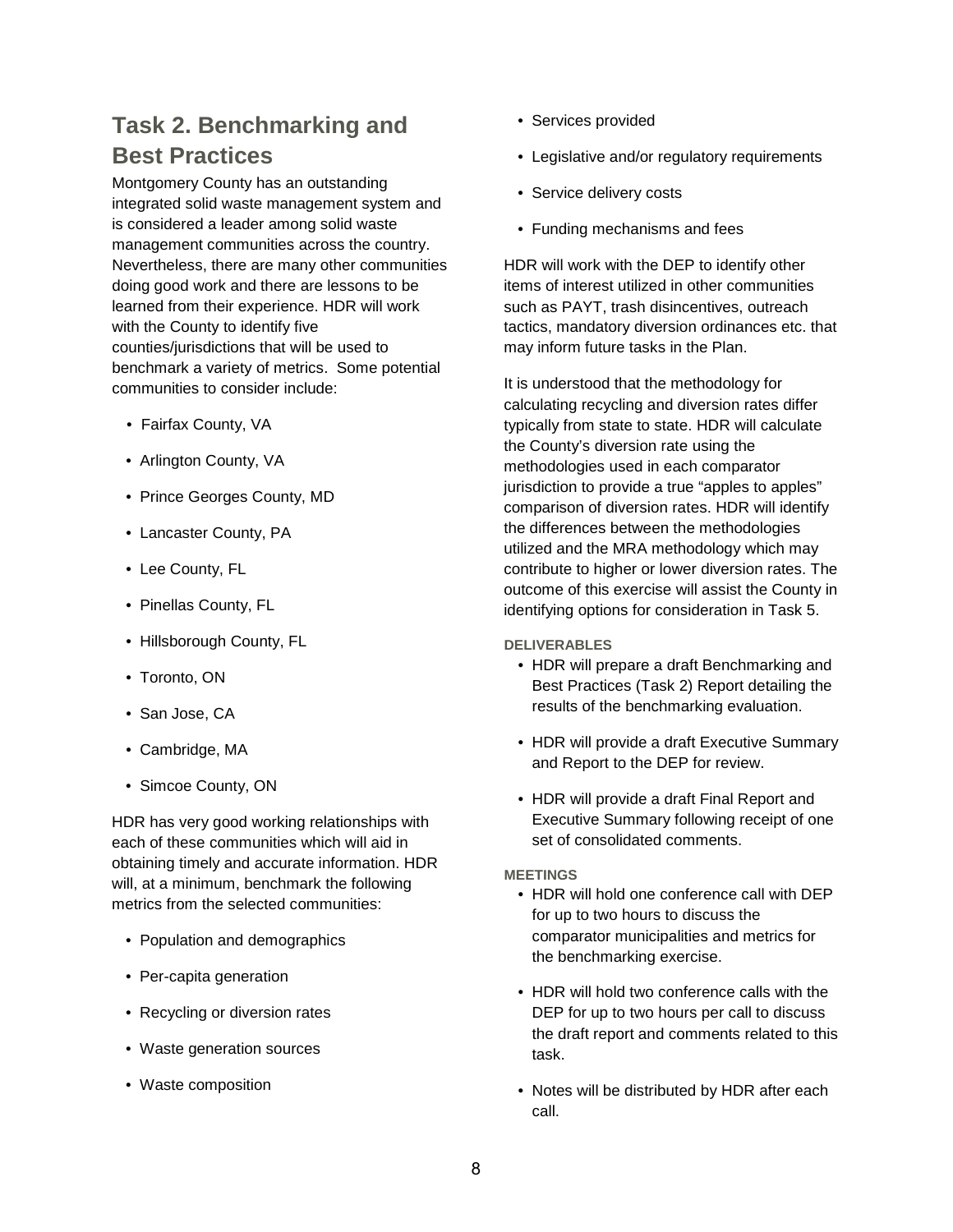- HDR will work with the DEP to identify the five comparator municipalities.
- HDR will work with the DEP to identify the metrics for the benchmarking exercise.
- The Report and Executive Summary will be provided in electronic format only. No printing costs are anticipated.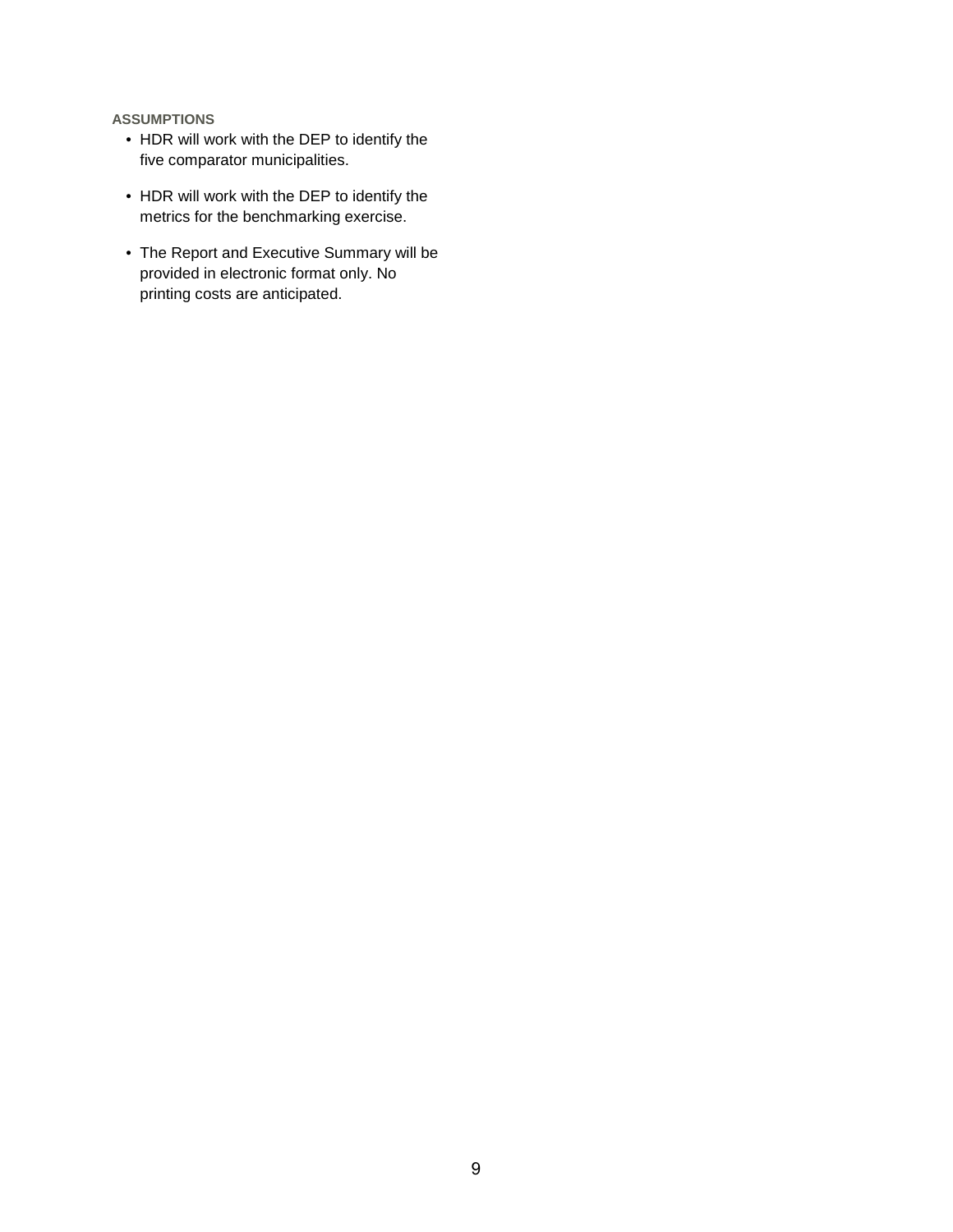# **Task 3. Stakeholder, Citizen, and Expert Engagement Plan**

To support the development of the Master Plan HDR will develop and implement a comprehensive communication and outreach program that offers opportunities for residents, businesses and stakeholders to help prioritize goals for solid waste management. To communicate, gather input, and inform stakeholder, elected officials, and interested parties about waste management, recycling/diversion, solid waste operations, and the planning process. The public participation strategies will employ a variety of tools from our toolbox. We anticipate reviewing options with the County as part of scope negotiation, but would offer the following ideas as core concepts of our overall approach:

# **STAKEHOLDER, CITIZEN, AND EXPERT ENGAGEMENT PLAN**

The engagement process will be first task initiated. HDR proposes to develop an engagement plan that includes the following key outreach elements:

- Stakeholder Analysis: HDR will work with County to identify stakeholders that will be invited to participate in the planning process (non-profits, civic and community associations and groups, residents, schools, advisory groups, County government representatives, representatives from the business community, experts, haulers, recycling companies, etc.). An excel database for email and physical mailing addresses will be developed.
- Public Awareness Baseline Survey: public awareness and attitudes on solid waste management, recycling/composting, waste reduction/diversion, programs and costs will be evaluated as the result of an online survey. HDR will develop the survey and interpret the results. A link to the survey will be posted on the County's website and shared through County communication tools.
- (OPTIONAL) Follow-Up/ Exit Survey: At the completion of the project HDR will develop a final exit survey to identify changes, understanding and preferences to solid waste management practices. HDR will develop the survey and interpret the results. A link to the survey will be posted on the County's website and shared through County communication tools.
- Task Force Meeting: At the initiation of the project, HDR will meet with the Task Force to describe the planning process, schedule, gather data, and to allow early and continued input throughout the planning process. It is assumed only one meeting will occur.
- Community meeting/poster board sessions: Focused, public, community meeting/poster board sessions will be scheduled at key milestones during the planning process to give the community and stakeholders added opportunity to provide input on the Plan. The format of the meetings may include storyboard information, presentations or other open-house techniques. These meetings/ poster board sessions will occur during the following milestones:
	- o First set of community meeting/poster board sessions – (Meetings #1 and #2 held at different times and locations) will engage the public and introduce plan process, provide background information and solicit information for diversion/recycling strategies. This information will be used to help direct/supplement Task 5.
	- o Second set of community meeting/poster board sessions – (Meetings #3 and #4 held at different times and locations) will present more detailed information related to Task 5 and solicit more targeted information on diversion/recycling strategies. This information will be used to help direct/supplement Task 6 and 7.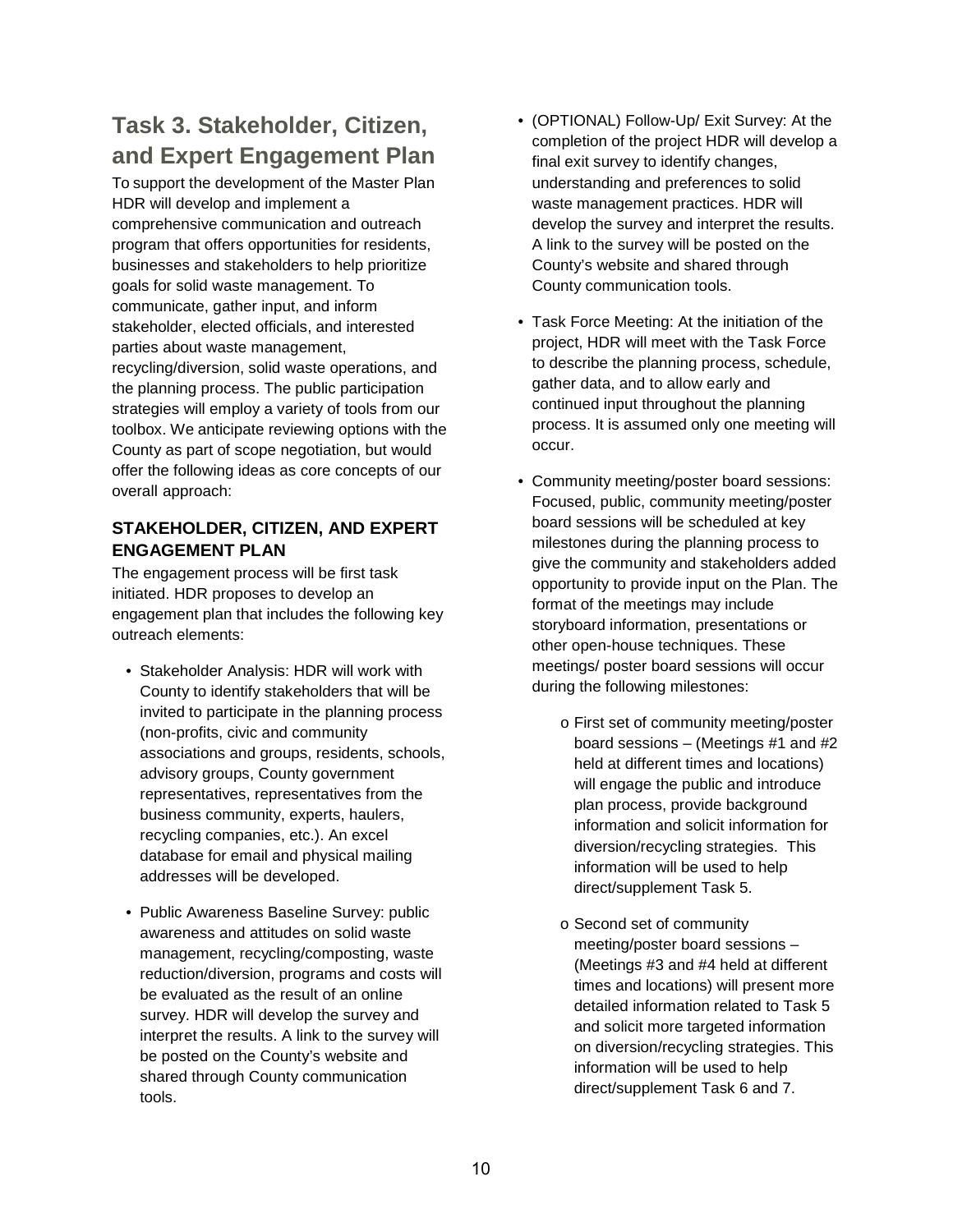Information will also be solicited regarding disposing of "what's left."

- o Third set of community meeting/poster board sessions – (Meeting #5 - one time and location) - will be held to present the final Master Plan.
- o (OPTIONAL) An optional fourth community meeting/poster board session (Meeting #6 - one meeting time and location) is included in the fee to gather input on Task 9 (or other Task at end of Master Plan).
- Engagement Reporting: HDR will work with the County to track the increase in site visits to website and social media tools to help measure the effectiveness of the outreach strategies. The Consultant will also track and document the engagement process with stakeholders including comments and meeting attendance.

HDR uses a survey platform to garner feedback and monitor the responses. Parameters for the respondent to enter their zip code information can be included so that the HDR team can monitor out- of-County input. HDR's web development team can create a custom website with reCAPTCHA software, the same type used for the "I'm not a robot" forms to control bot input. The comment form on the website can also include required fields for respondents to enter their zip code information.

At the end of this process, we will have executed a public participation program that is transparent, solicits input, and encourages participation by all interested parties. The public awareness baseline and public input will help define the goals, values, visions and wishes of the public and the necessary programs, policies and systems to be addressed in the Plan.

#### **DELIVERABLES**

• One Draft/ Final Stakeholder Analysis in a Microsoft Excel template.

- One Draft/ Final Survey Public Awareness Baseline Survey and results summary.
- (OPTIONAL) One Draft/ Final Exit Survey and results summary.
- Draft/Final meeting materials for each community meeting/poster board session.
- Assume up to five meetings summaries for all meetings listed below.
- Assume up to twelve (12) engagement reports.

## **MEETINGS**

- One (1) Task Force Meeting
- Five (5) community meeting/poster board sessions.
- One (1) optional community meeting/poster board session.

- Two cycles of review is included in the fee on all deliverables.
- The stakeholder analysis will be delivered in a Microsoft Excel template.
- The online surveys will be hosted on Survey Monkey. The survey reports will be generated from the Survey Monkey platform. The County will be responsible for advertising the survey availability.
- HDR will attend one Task Force Meeting. The County will manage meeting logistics and invitations. HDR will prepare the power point presentation for the meeting.
- The County will host a minimum of five community meetings/poster board sessions. Each session will be 2 hours in length. The County will manage logistics and develop a meeting plan for each meeting. It is assumed there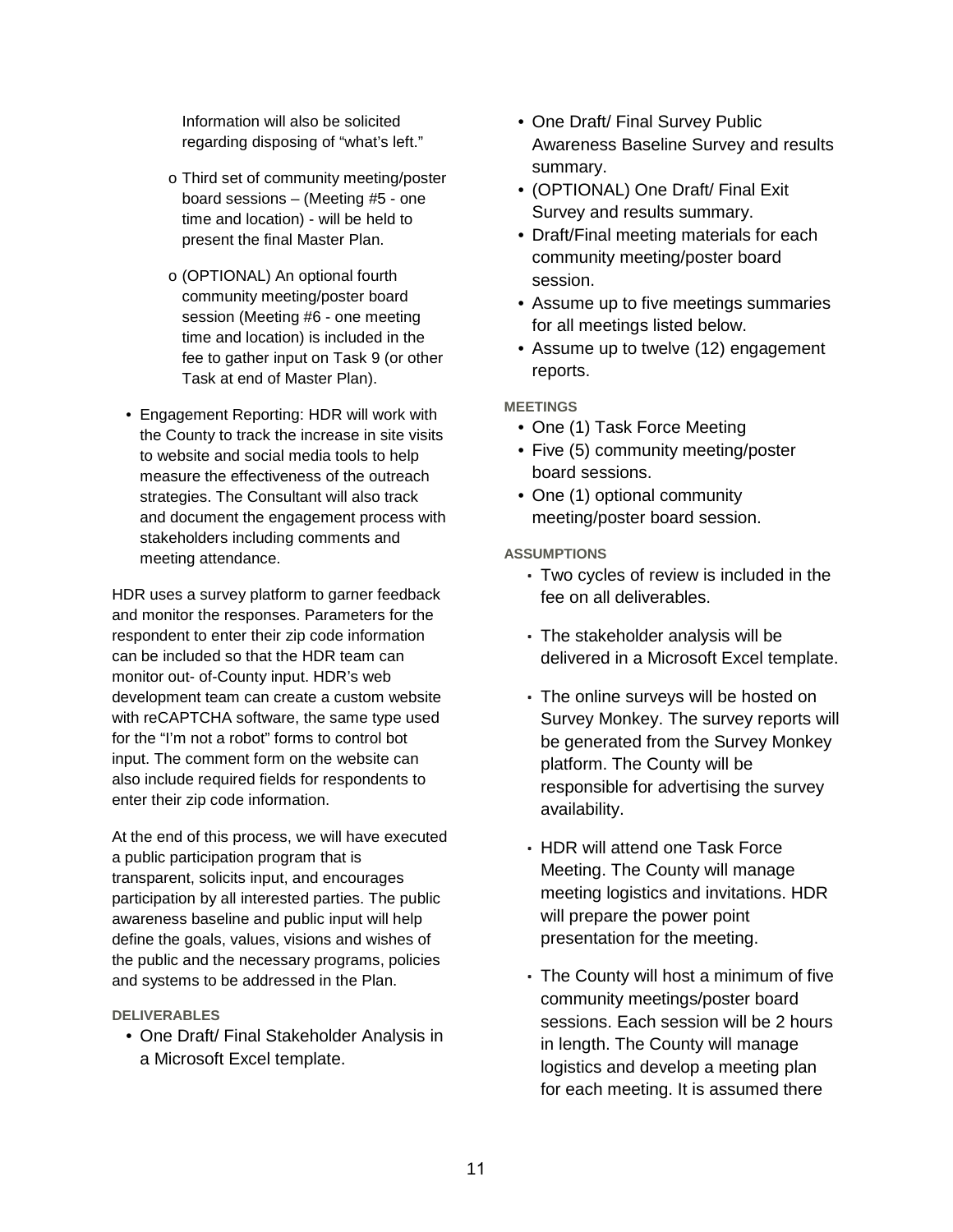will be three rounds of meetings; concurrent meetings will be held during each phase to reduce the amount of required travel by HDR.

- Where possible the public open house meetings will be scheduled in coordination with project management meetings.
- It is assumed HDR will develop the following materials for each set of meetings (assume up to three rounds of meetings, not including the optional fourth meeting):
	- o Five (5) 30x40 Poster Boards
	- o One-hundred (100) full color 11x17 handouts
- HDR assumes that three (3) knowledgeable staff will participate in each community meeting/poster board session. The County/Authority will bring four (4) individuals to each meeting.
- The County will manage all public notifications and outreach for the community meeting/poster board sessions.
- HDR will prepare monthly engagement reports for the duration of the project. Assume twelve (12) reports.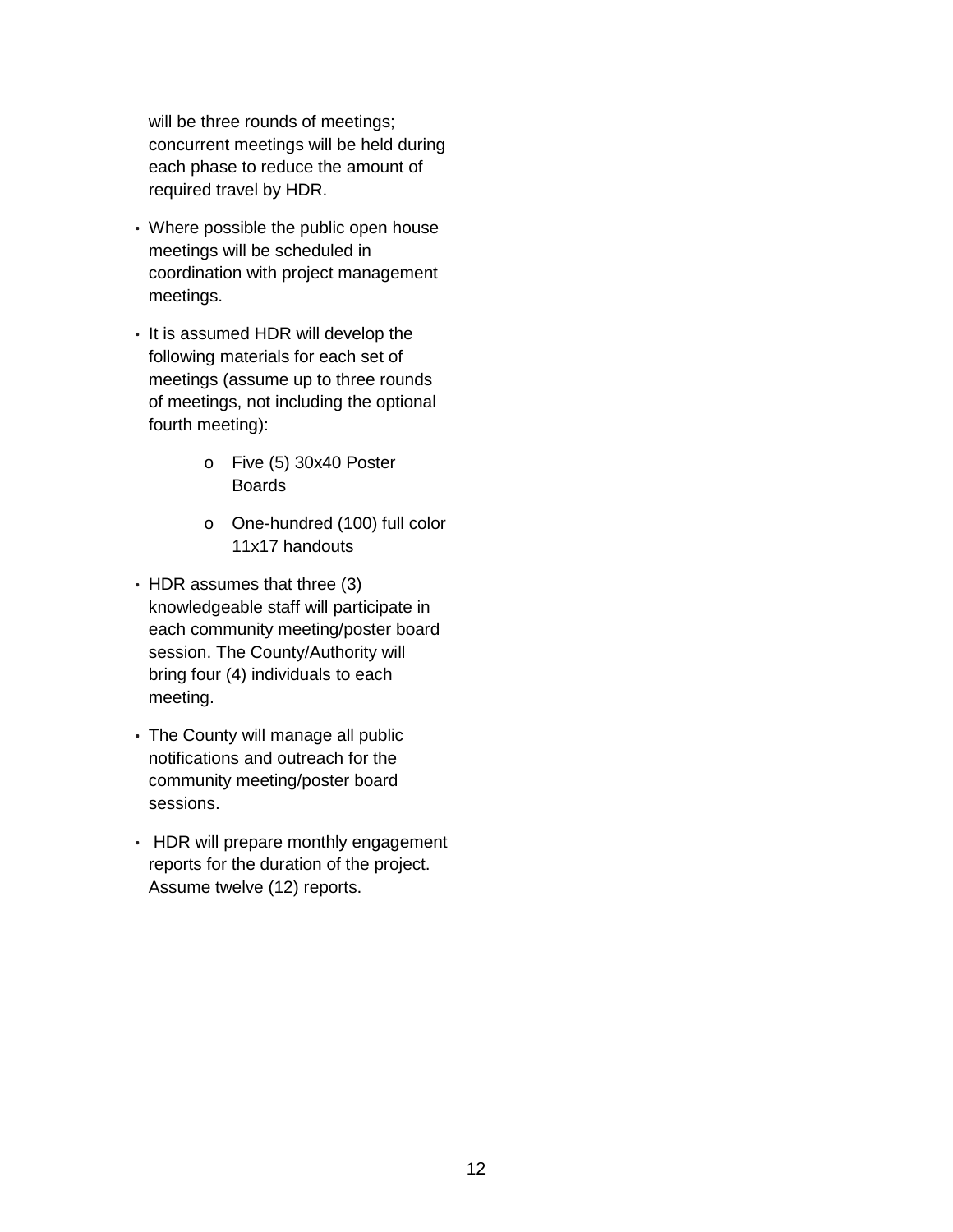**Task 4. Develop and Maintain Content to be hosted on the County's website and assist in the development of branding for the "The Future of Responsible Waste Management in Montgomery County"**

## **WEBSITE CONTENT**

The HDR team will develop web-friendly content to be hosted on the County website for monthly updates, but also at key phases in the planning and Master Plan development process. During an initial coordination meeting on website development, the County IT and HDR teams can determine the type of hosted site the County prefers. Website content will include reports, graphics, videos, and pictures, as well as meeting agendas and reports.

HDR will work collaboratively with the County's IT team through multiple conference calls to deliver an ADA-compliant, plain- language page compatible with the County website complete with interactive and informational components.

## **SLOGANS/ LOGOS**

A key part of the engagement plan, and ultimately of the Master Plan, is the brand and associated slogans and headlines. Branding is not a simply a project logo or a color palette, but the sum of the total of all experiences, impressions and knowledge a person has about an organization and the County's waste management services.

HDR will work with the County to deliver our three-step branding process, which will incorporate participation from the DEP.

## **DISCOVERY**

HDR will initiate a branding workshop where we conduct exercises that encourage participation and conversation. The information captured during this phase will inform our creative team's

decisions as they begin developing the graphic mood boards to determine the sentiment that drives potential look and feel of the brand. As insights are analyzed, common themes, words and phrases become known and are gathered, refined and delivered on a "Brand Board." This board consist of a brand promise, brand values, key issues, target audience, and potential slogans. This board will serve as a guidepost for your brand values and will shape the tone and actions for the next phase of the creative process.

## **IMAGINATION**

Taking what was discovered in the first phase, our design team will capture the visual and verbal tone of the brand through the use of "mood boards." Guided by the brand board and other insights gained from the discovery phase, these boards will have a unique conceptual direction for the brand defined through the use of a brand narrative, brand position, sample headlines and a visual tone. Once a design direction is chosen and a refinement process is complete, we begin the activation phase. At this stage, HDR will produce three final logos and corresponding slogans; one logo and slogan will be selected by the County.

# **ACTIVATION**

This step is all about applying the brand across the necessary platforms and occurs within a matter of weeks after selection of the logo and slogan. A detailed set of guidelines and branded templates will be created and enforced to ensure cohesion throughout the brand. From flyers and posters to interactive media (e.g. GIFs) these assets will be utilized throughout the duration of the project. Final brand components for review:

- Final logo and brand standards
- Assets including:
	- o Master Plan Report Template
	- o Word Document Template
	- o Microsoft Power Point Template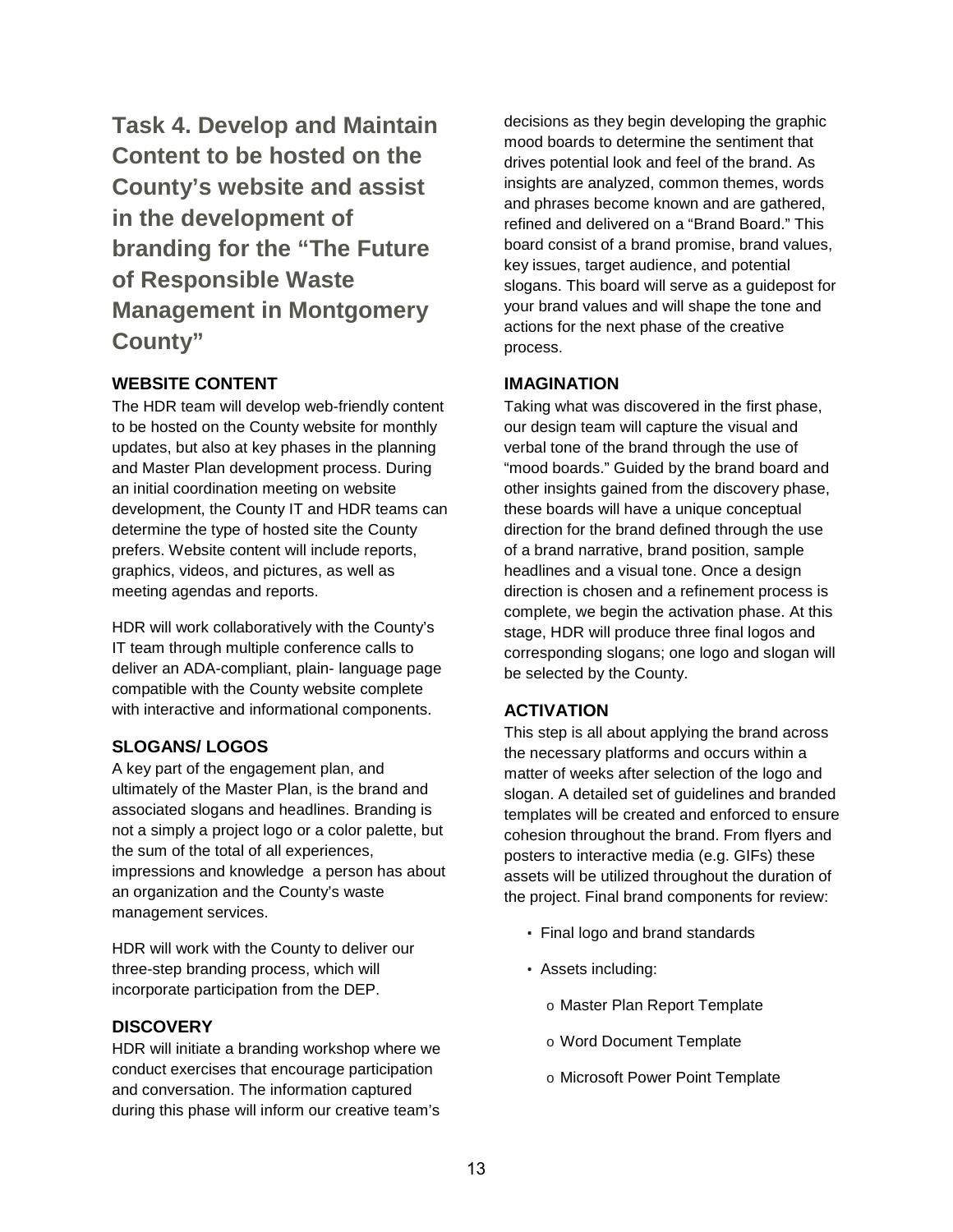#### **DELIVERABLES**

- Monthly document of web-ready content related to the Master Plan progress and planning effort, including content related to the completion of task reports and major milestones, provided to the County in MS Word format sent via email. Assume twelve months of providing content.
- One draft and final Brand Board.
- Three branding mood boards to frame and focus the creative direction.
- Three (3) concepts for logos/slogans for review by the County and Stakeholders
- FINAL logo/slogan with corresponding branded templates to include word document template, formal tech memo template, and PowerPoint.

#### **MEETINGS**

- HDR will participate in ten (10) hours of conference calls with the County IT staff to confirm web compatibility and discuss any ongoing coordination.
- HDR will participate in one (1) in-person 2 hour branding workshop,
- HDR will participate in one (1) 2-hour conference call to discuss logos/slogans with the County.

- The County will host and manage the website. HDR will provide content and graphics for each web update for the duration of twelve months.
- The County will select one logo and slogan to be used for the duration of the project.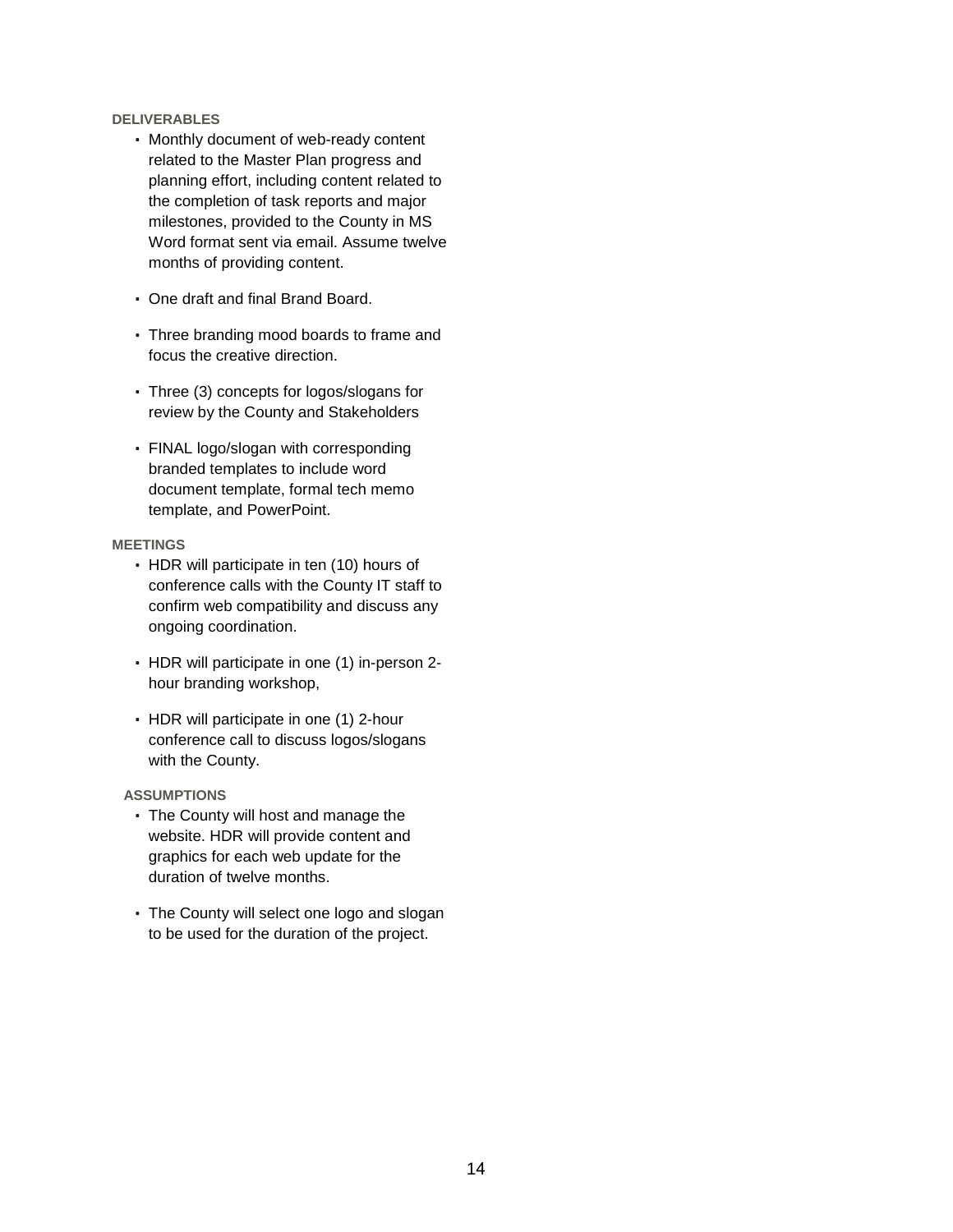# **Task 5. Improvements to the current diversion/recycling system**

A key outcome of this Master Plan is the development of methods and ideas to reduce waste and increase diversion and recycling of materials. The County has already taken significant steps in waste reduction, diversion and recycling through its integrated solid waste management program. Nevertheless, as the waste composition studies show, there is significant recoverable materials in the solid waste stream. The road to zero waste and a circular economy will require a clear map with good directions. The goal of this task is to begin to provide that road map and directions.

HDR will work with the County to identify opportunities for diversion and recycling, at a minimum, in the categories listed below. For each specific opportunity, HDR will provide some key considerations, including but not limited to:

- Impacts (on waste reduction, recycling or diversion)
- Implementation costs (high level budgetary costs – capital and operating)
- Requirements for updates to or new ordinances and/ or legislation
- Job creation
- Permitting requirements
- Implementation timelines
- Public acceptance risks
- Environmental benefits (e.g. GHG emission reduction)

HDR recommends holding one or more meetings with key stakeholders to get ideas and input on what type of options should be considered, as well as to get input on what is and isn't working within the County. Note that this outreach event would be discussed with

DEP as part of the overall engagement plan and has not been included in our scope.

HDR would develop an evaluation matrix for the options under consideration to provide a comparison of the benefits, impacts and costs of the options for the key considerations listed above as well as any other criteria identified in discussion with DEP. This will identify the options which may be carried forward for further consideration and presented in Task 6, depending on the key considerations identified. At this stage, HDR would rank each option being considered for its GHG emission reduction potential, on a comparative, high level basis. A more detailed analysis of GHG emissions reduction potential would be undertaken prior to Step 10 for those options being put forward in the draft Master Plan.

In order to estimate potential additional materials that could require management, HDR will use available data to develop a list of businesses in Montgomery County by business classification using NAICS codes and, using available studies (e.g. New York City commercial waste audit) will estimate waste generation and diversion potential from targeted businesses through specific programs.

For all system improvements identified pertaining to collection, project team member MSW Consultants will integrate the new program parameters into the baseline collection model to compare impacts with the current system. The collection options analysis entails compiling the tonnage, collection service requirements (containers, collection vehicles, service points, etc.), and other related components to model the collection system that would be needed for the selected improvements.

The analysis of incremental collection services and costs will be developed from the baseline recycling, refuse and C&D collection models developed in earlier steps. For each new collection service required to implement a new program, MSW Consultants will estimate the number of routes, containers, equipment operator staffing (i.e., employment), trucks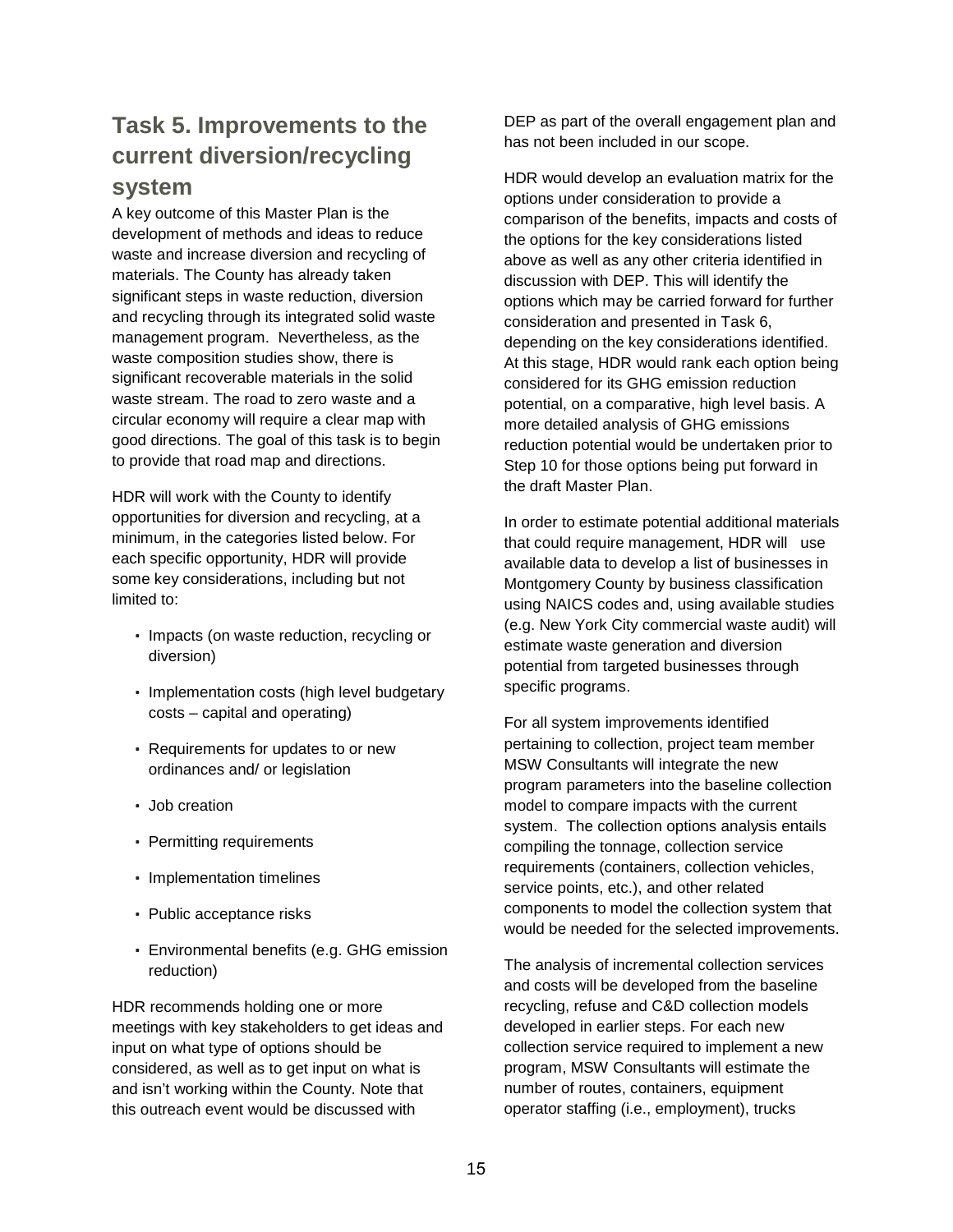(capital purchases), and associated GHG emissions. To the extent a new collection program would shift a significant fraction of material tonnage from the existing collection services, MSW Consultants will also model the estimated reduction in collection resources in the current system.

HDR will identify a series of options related to the 5Rs – reduce, reuse, recycle, recover, residual and would prioritize the options according to this hierarchy. The outcome of this task will be the identification of options for consideration and a high level evaluation of options that should be carried forward for further discussion and evaluation. The options, at a minimum, would include the following:

# **FOOD SCRAP COLLECTION AND PROCESSING (BOTH COMPOST AND ANAEROBIC DIGESTION)**

There is limited diversion and recycling of food scraps in the County at present, due in part due to fluctuating levels of processing capacity with facilities experiencing operational issues. HDR will review existing food scrap diversion programs to assess their viability for expansion in the County.

The HDR project team will review and assess a variety of collection and funding options including:

- Mandatory diversion of food scraps
	- o Co-collected with yard waste
	- o Separate collection routes
	- o Co-collection with another waste stream
	- o Development of food scraps drop-off centers
- Voluntary food scrap diversion program funded by the County
- Voluntary fee-based food scrap diversion program

The HDR project team will also undertake a review of:

- Existing and planned organics processing facilities within the County and in other jurisdictions within a reasonable hauling distance
- Composting and Anaerobic Digestion with composting technologies and potential for technologies to manage the County's organic waste stream
- Feasibility of developing a facility located within the County, either at an existing site (as identified in the Food Waste Strategic Plan), or at an alternative site
- Modifications required to the current system to manage organics (e.g. modifications to the Shady Grove Transfer Station)

# **ENHANCEMENT OR IMPROVEMENT OF EXISTING INVESTIGATION AND ENFORCEMENT EFFORTS**

HDR will examine the current level of enforcement and the existing ordinances/policies in place to support increased diversion. HDR will make recommendations for enhancements or improvements to assist the City in achieving their targets.

# **INCREASED EDUCATION EFFORTS FOR WASTE REDUCTION, DIVERSION, REUSE AND RECYCLING, AND BUY RECYCLED (TO INCLUDE NEW/ REASSIGNED STAFF)**

As part of HDR's review of the County's outreach efforts, HDR will make recommendations on other activities for the County's considerations. HDR will also review the County's procurement policies to identify opportunities options to purchase items with recycled content or other green procurement opportunities.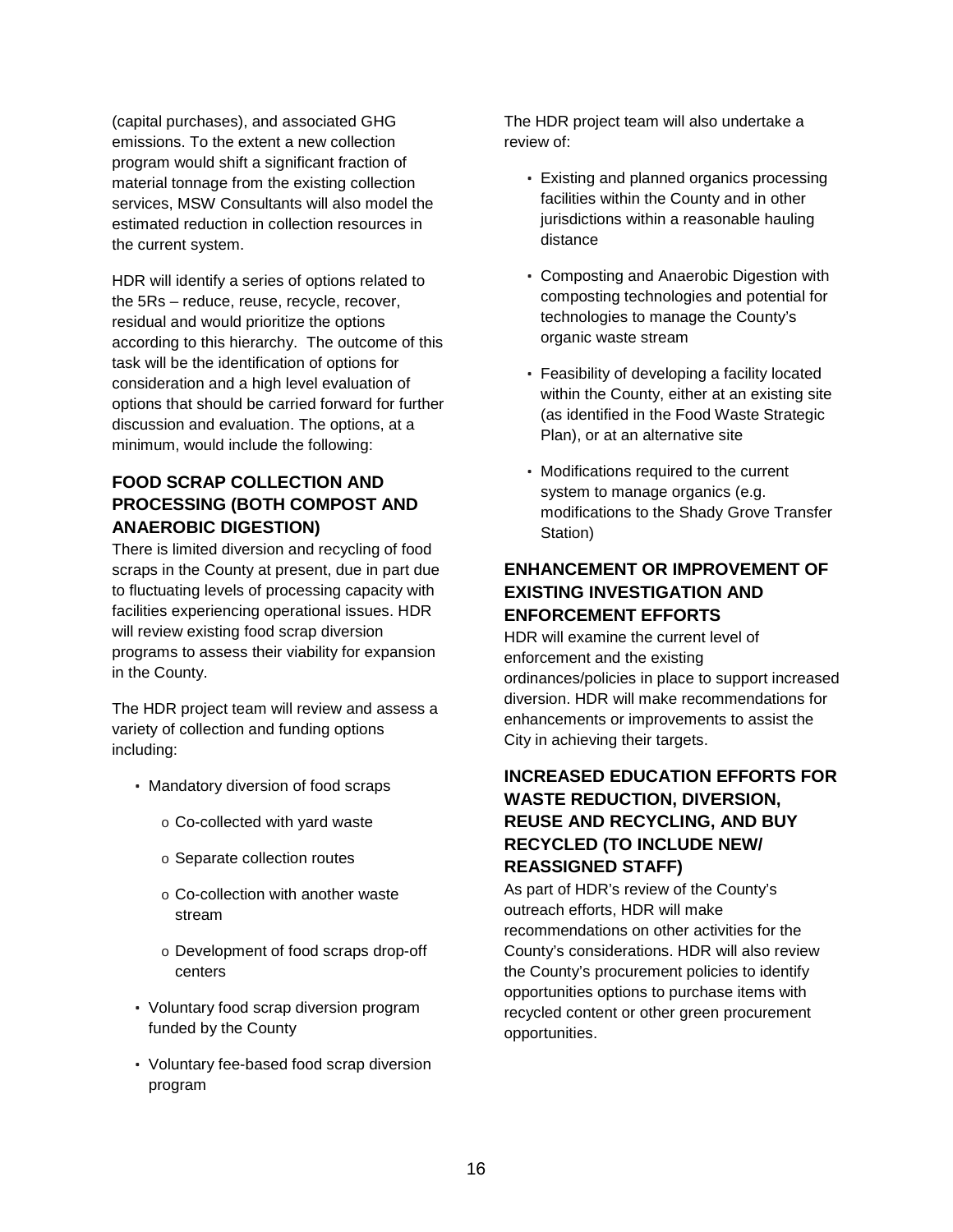# **PAY-AS-YOU-THROW PROGRAMS, RECYCLE BANK AND OTHER INCENTIVE-BASED PROGRAMS (E.G., CONTAINER REDEMPTION PROGRAMS, ETC.)**

HDR is currently undertaking a recycling incentive study for a large US city and routinely includes consideration of trash disincentives as options to increase participation in diversion programs as part of our planning studies. This could include provision of a standard size trash container, volume based (PAYT) systems, every other week collection of trash, excess trash fee etc.

# **SINGLE STREAM, DUAL STREAM, OR MULTI- STREAM RECYCLING (WET/DRY, PAPERS, GLASS, CONTAINERS)**

HDR will undertake a review of the County's existing recycling program, based on available information, to identify the feasibility of changes to the type of source separation requirements.

Changes to the type of recycling program will be dependent on the County's MRF, lifespan/condition of equipment, contracts, contamination rates etc. Project team member Janine Ralph has conducted a comparative analysis of single stream and dual stream programs and will bring this knowledge to this task to identify feasible options for the County's consideration. Associated with this task will be an analysis of other considerations such as semi or fully automated collection, cart-based collection, acceptability by the resident, ability to reduce litter, impact on contamination/residual rates, outreach requirements etc. The results of the Materials Recovery

Facility and Paper Processing Facility site visit/assessment will complement this analysis to identify the condition of the facility and feasibility of required modifications.

# **COMMUNITY RECYCLING CENTERS/COMPOSTING OPERATIONS**

The development of a "community composting facility" is a relatively recent phenomenon in organics recycling. The driver behind this

evolution is the notion that, at its core, community- scale composting occurs as close to the sources where they are generated to capture the benefits of both the process and the finished product for the community. In practice, that can take many different shapes, from composting in the backyard to composting operations in or near the community it services, with all or a portion of the finished compost returned back to the community for food production, storm water management, soil remediation and more. Community-scale composting also encompasses collection services that facilitate organics diversion in their community. These operations have been effective in engaging citizens in the organics recycling process.

At present, there are several community composting facilities in the metropolitan Washington D.C. area. In some communities, these "micro" composting facilities are colocated with Community-Supported Agriculture or with community gardens.

There are over 60 farms in the CSA program supported by the Maryland Organic Food & Farming Association, and four (4) are located in Montgomery County. The Maryland-

National Capital Parks and Planning Commission (MNCPPC) operates a community gardening program involving eleven (11) community gardens.

The DEP operates two Neighborhood Mulch Preserves in an effort to decentralize yard trim management located at the Shady Grove Processing Facility and Transfer Station and E.E. Halmos Park in Poolesville. The HDR team will investigate whether these Preserves might be suitable sites for a community composting facility or, possibly, for a food scraps drop-off center.

In this subtask, the HDR team will conduct telephone interviews of the Montgomery County CSA farms (and several in nearby Howard and Prince Georges Counties) to determine their interest in, and capacity for, participating in food scraps diversion efforts. In addition, the team will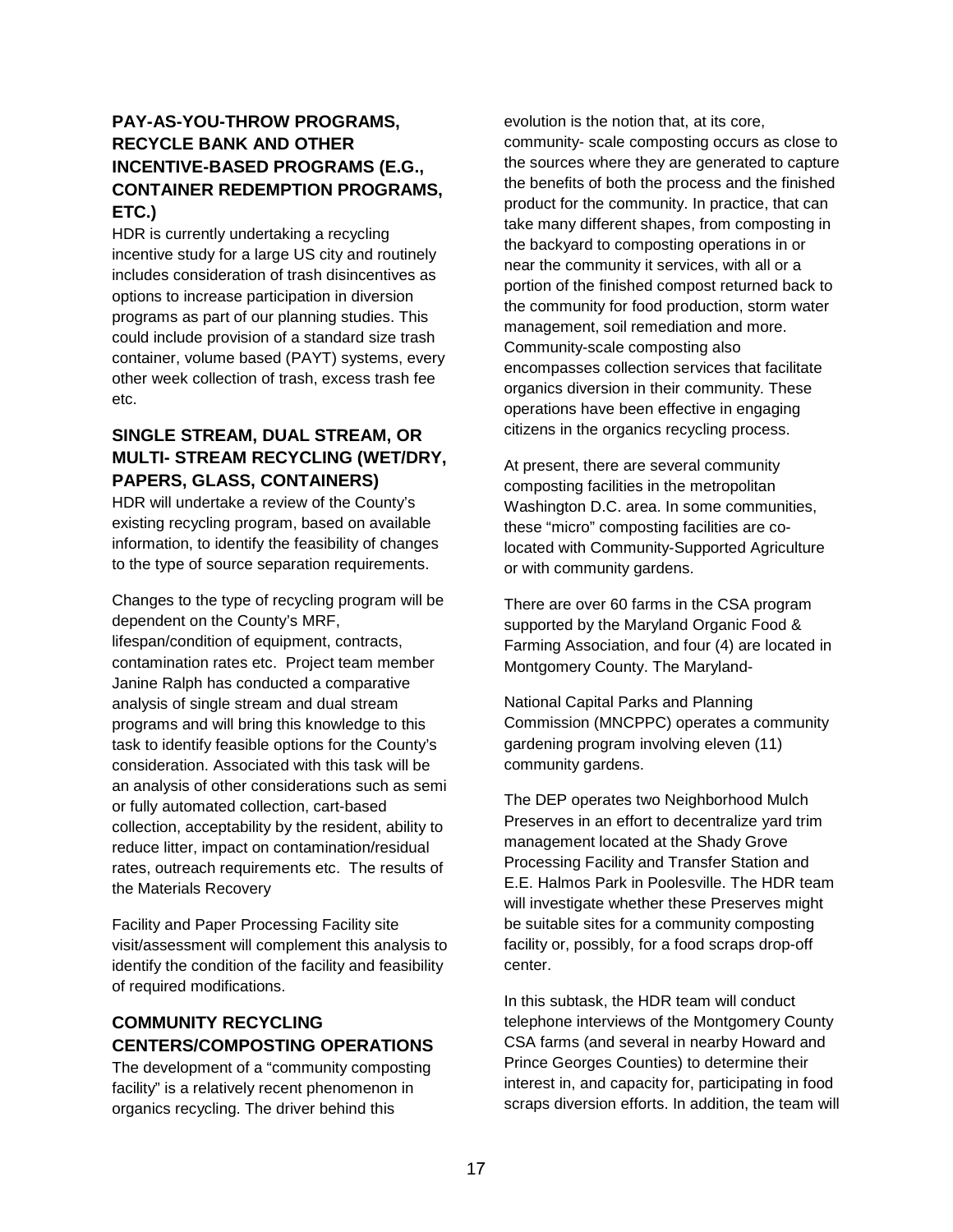meet with representatives from MNCPPC to discuss efforts needed to develop a community composting infrastructure in concert with their other existing or planned programs.

# **REPAIR CLINICS AND REUSE CENTERS**

The first priority in an integrated solid waste management system is waste reduction and reuse. There are many examples of publicly sponsored and/or community based repair and reuse centers across the United States, including:

- Community Forklift (MD)
- The Reuse Center (MD)
- The Loading Dock (MD)
- UpCycle Creative Reuse Center (VA)
- Last Chance Mercantile (CA)
- Habitat for Humanity ReStore (many locations)

HDR will review options for promoting and/or sponsoring repair clinics and reuse centers. This could include reuse areas at drop-off centers, or waste exchanges. Potential partners (e.g. nonprofit agencies such as Goodwill) will be identified.

# **INCREASED CITIZEN DROP-OFF CENTERS/SMALL HAULER DISPOSAL CENTERS**

Citizen drop-off centers help reduce litter, promote materials recovery, and provide economical options for residents and small haulers to manage their waste that is not otherwise collected.

However, drop-off centers are often expensive (on a \$ per ton basis) and sometimes difficult to justify. HDR will review options to improve and/or increase citizen drop-off centers. As an example, HDR included a review of the City of Cambridge (MA) recycling center as part of the overall Zero Waste Master Plan to identify improvements and future uses.

# **ANTI-LITTER/MORE RECYCLING/TRASH CONTAINERS IN PUBLIC PLACES**

Public area recycling and trash collection is one of the more difficult challenges facing governmental entities. The goals are generally simple: provide receptacles to prevent litter and encourage segregation of recyclables. In practice, however, public compliance with the goals are difficult and recyclables end up in the waste bins and recyclables become contaminated with refuse. Proper signage, container design and location,

and enhanced community education can help improve waste collection, reduce litter, and improve recycling. HDR will evaluate the public area waste and recycling challenges facing the County and will provide options for improvement.

## **BANS ON ADDITIONAL MATERIALS**

Some communities across the country are developing bans on difficult to manage or recycle materials such as polystyrene food and beverage containers, single-use plastic bags and plastic drinking straws. Montgomery County has already enacted a ban on polystyrene food and beverage containers and the City of Baltimore is considering the same. Bans on single-use plastic bags and plastic drinking straws are also being considered or enacted in some communities. Some states are enacting landfill disposal bans on certain recyclables such as cans and bottles. Project team member Laura Kasa has been advising communities in California and New York as they consider material bans. She will review current options for material bans, which could include differential tipping fees as an intermediary step, and provide guidance on expected effectiveness and implementation challenges.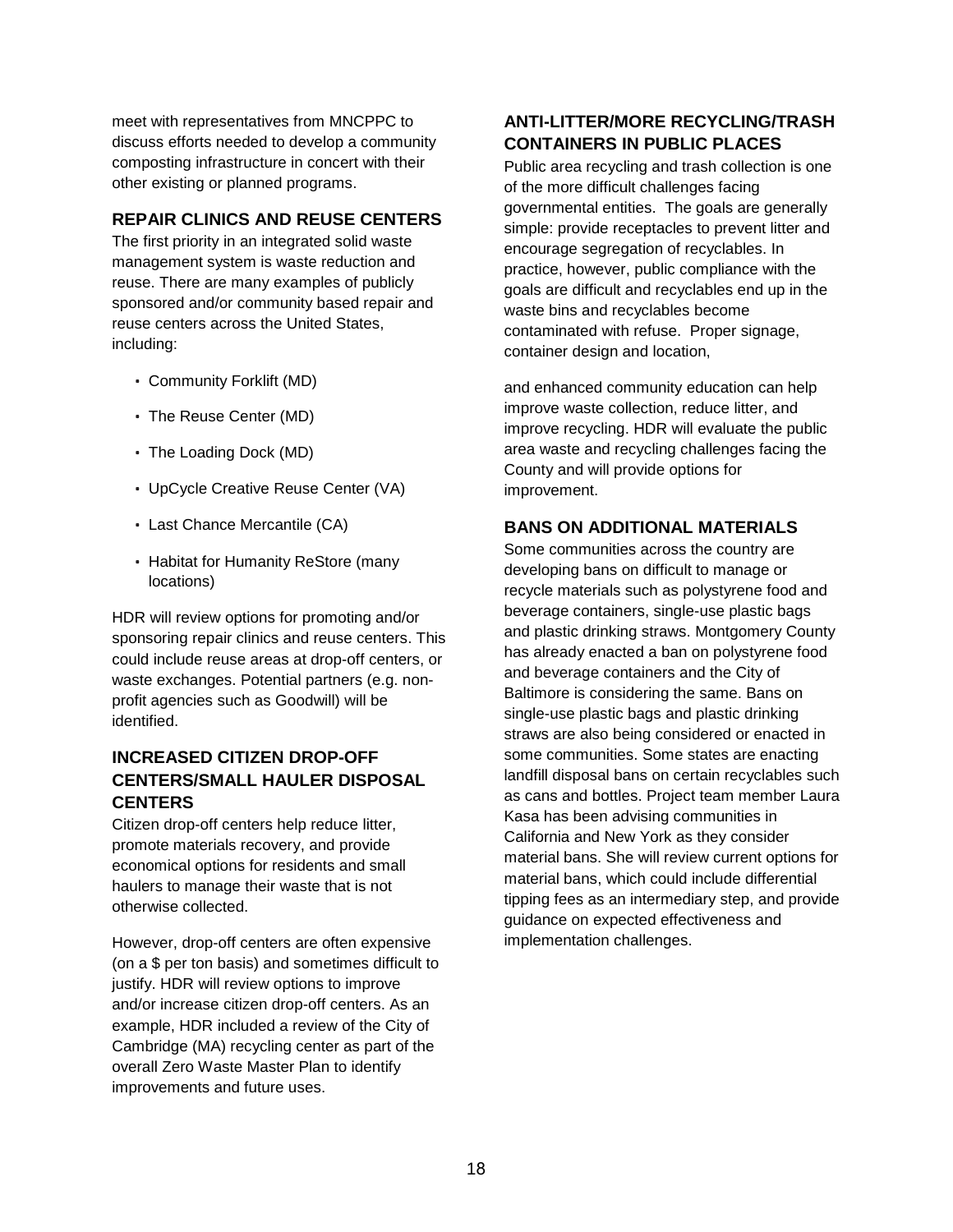# **LEAD EFFORTS FOR STATE-WIDE LEGISLATION FOR EXTENDED PRODUCER RESPONSIBILITY FOR RECYCLING ITEMS SUCH AS MATTRESSES, ELECTRONICS, CARPETING, PAINT, ETC.**

Statewide legislation for Extended Producer Responsibility (EPR) can be especially valuable in helping communities manage difficult materials such as mattresses, electronics, fluorescent bulbs, carpeting, paint, batteries. Some EPR legislation seeks to cover postconsumer packaging disposal. The State of Maryland has looked into EPR but has not seen legislation enacted. HDR will review how different states have tackled EPR, including New York, Florida, Texas and California. A list of Best Practices will be developed for each of the hard-to-manage materials that can guide the County in advancing state-wide legislation. HDR will bring experience from Canada where EPR programs have been in place for many years for a variety of materials.

# **COUNTY PROGRAMS TO SUPPORT PRODUCT DESIGN/REDESIGN AND MATERIAL MARKET DEVELOPMENT EFFORTS TO SUPPORT SUSTAINABLE MATERIALS MANAGEMENT**

EPR legislation will often compel industries to redesign materials in support of sustainable material management. However, in the absence of such programs, the County could work with local business, industry and institutions to promote greater sustainable material management product design and market development. The County could use its business awards program to specifically recognize companies or institutions (such as technical schools, colleges and universities) that design for sustainable materials management or develop new markets for materials. Other communities that have taken similar measures will be identified. HDR will review different options for the County to consider to promote innovation in sustainable material management. HDR recently participated in a Waste Hackathon in New York City where a variety of ideas about

sustainable materials management were presented.

# **SATELLITE RESOURCE RECOVERY PARKS**

Resource Recovery Parks, or Eco Parks, provide for a symbiotic relationship between producers and users of materials and energy. One business' waste is another business' raw materials. Energy produced by a process can support the energy demands of another. Colocating these businesses helps create efficient and effective opportunities for materials and energy exchange.

Phoenix, AZ, has been working on such as park through its Reimagine Phoenix initiative. Lancaster County, PA, has partnered with businesses including an ice cream maker and a soybean processer to supply energy from its waste-to-energy and alternative energy operations. Kent County, MI, is also in the process of developing its own resource recovery park, focusing on a zero waste to landfill approach. HDR would bring our experience to the table regarding these types of initiatives to work with the County to assess the feasibility of establishing such a facility.

# **EXPANSION OR MODIFICATION OF COUNTY COLLECTION AREAS/METHODOLOGY (E.G., COUNTY-PROVIDED TRASH COLLECTION IN SUBDISTRICT B, FULLY- OR SEMI-AUTOMATED COLLECTION, ETC.)**

There are numerous options for evolving the provision of residential and commercial collection within the County. Within the residential collection system, the County may wish to investigate changes to the materials collected at curbside, with one example being a switch to source-separated organics collection that adds food waste and compostable papers to the yard waste collection stream. Such a change might entail a reduction in collection frequency for regular refuse collection to everyother-week. To implement such a change, it may also be necessary to convert the entire County to exclusive refuse collection. The MSW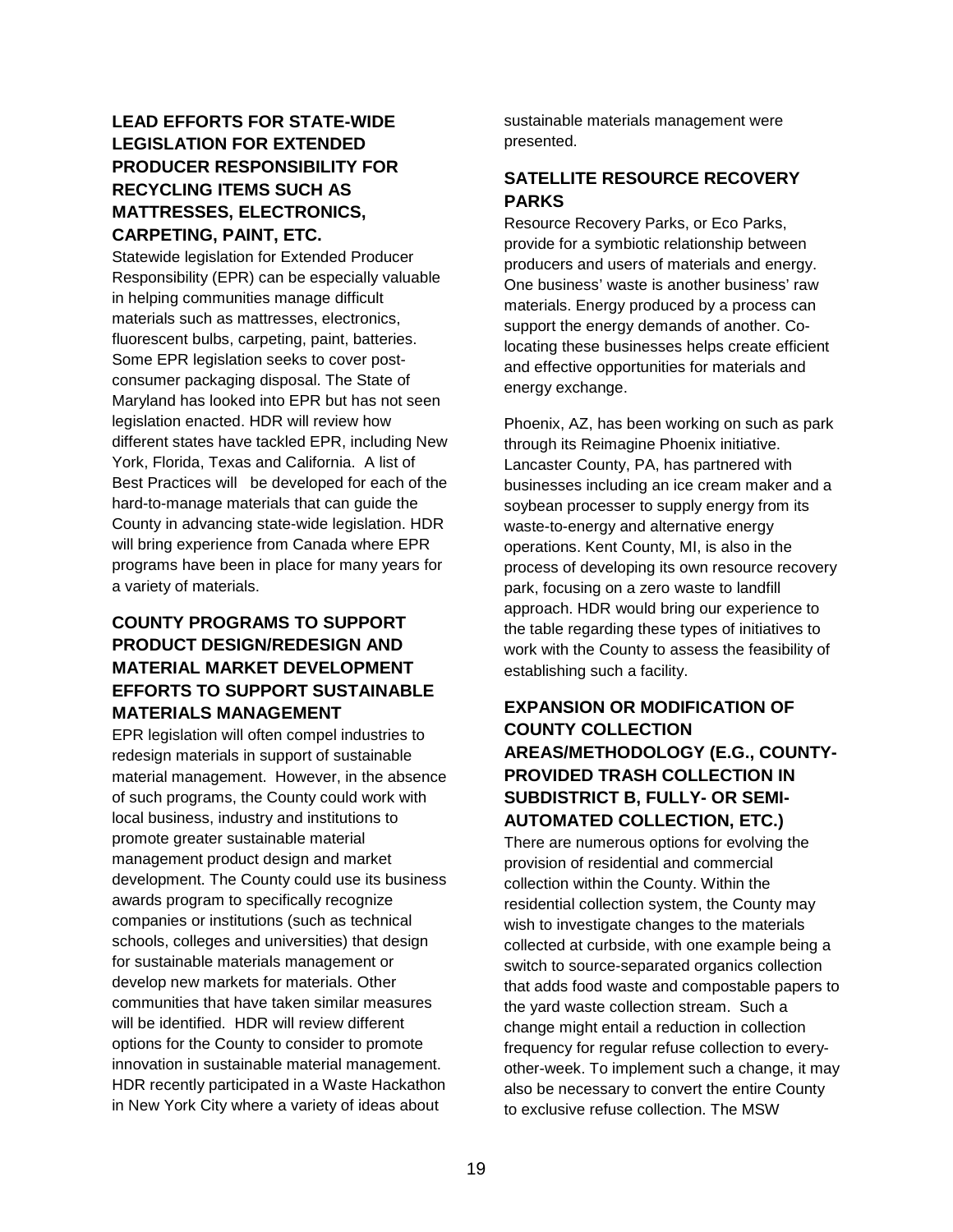Consultants collection model, developed to reflect the County's collection system baseline in Task 1, is well suited to estimating the operational and financial impacts to the County's collection system of such changes. The model may also be used to evaluate (a) different collection technologies (i.e., going to fully automated collection), (b) implementing a PAYT program, (c) combining service districts to achieve better economies of scale, or virtually any other change to the residential collection system.

Multiple haulers currently provide commercial container service. The County may wish to investigate new requirements for commercial recycling, which would require a shift of container yardage from refuse to recyclable materials. Although current real-world examples suggest there are many challenges, the County may wish to investigate exclusive commercial collection as a means to continue increasing recycling from this sector.

Although it is beyond the scope of this plan to map out the full details associated with converting to exclusive commercial collection zones, it would be possible to estimate the likely reduction in truck traffic and the commensurate impacts on air emissions and pavement surfaces.

# **LEGISLATIVE OR REGULATORY CHANGES (COUNTY LEVEL AND STATE LEVEL) TO INCREASE DIVERSION/RECYCLING**

Even though Maryland's 2015 Zero Waste Plan was repealed, the State has identified a number of possible initiatives to increase diversion and recycling in the state. Some of these initiatives include: improving permitting of recycling and anaerobic digestion facilities, implementing EPR for mattresses and paint, and encouraging PAYT programs. Other states have considered or adopted legislation or regulations requiring commercial traditional recycling as well as organics recycling, collecting fees and providing funds to support diversion and recycling, and banning the disposal of recyclables. HDR will

work with the County to identify possible legislative and regulatory changes that have worked in other communities to increase diversion and recycling.

# **ADDITIONAL PROGRAMS FOR TEXTILES AND FILM PLASTICS**

Textiles and film plastics offer options for additional reuse and recovery as markets exist for these materials if they can be collected cleanly and efficiently. Companies like Simple

Recycling are offering communities in the US curbside collection of clean clothing, household textiles, shoes, and small household items. Anne Arundel County began a textile recycling program in 2016. Many organizations will participate in drop boxes for clothing and textiles. Film plastic recycling may be getting a boost in recovery options with the Wrap Recycling Action Program (WRAP) sponsored by Flexible Film Recycling Group of the American Chemistry Council. HDR will look at these programs and others to outline options for additional recovery of textiles and film plastics.

# **THE DEVELOPMENT OF AN ONGOING RESEARCH PROGRAM TO ACTIVELY REVIEW AND PLAN FOR THE FURTHER REDUCTION OF "WHAT'S LEFT"**

Even with advances in diversion and recycling in the County, there will be materials that will likely require proper handling and disposal. In developing the waste projections, HDR will identify "What's Left" under at least three scenarios. It is expected that "What's Left" is what remains when there are limited or no markets for recycling. Mixed rigid plastics is one example.

Additionally, diversion and recycling rely on human participation and good practices, and it is often difficult to get people to "do the right thing". Market development and continued education (and possible enforcement) will need to be considered in the management of "What's Left". HDR will work with the County to develop a proposed process for researching and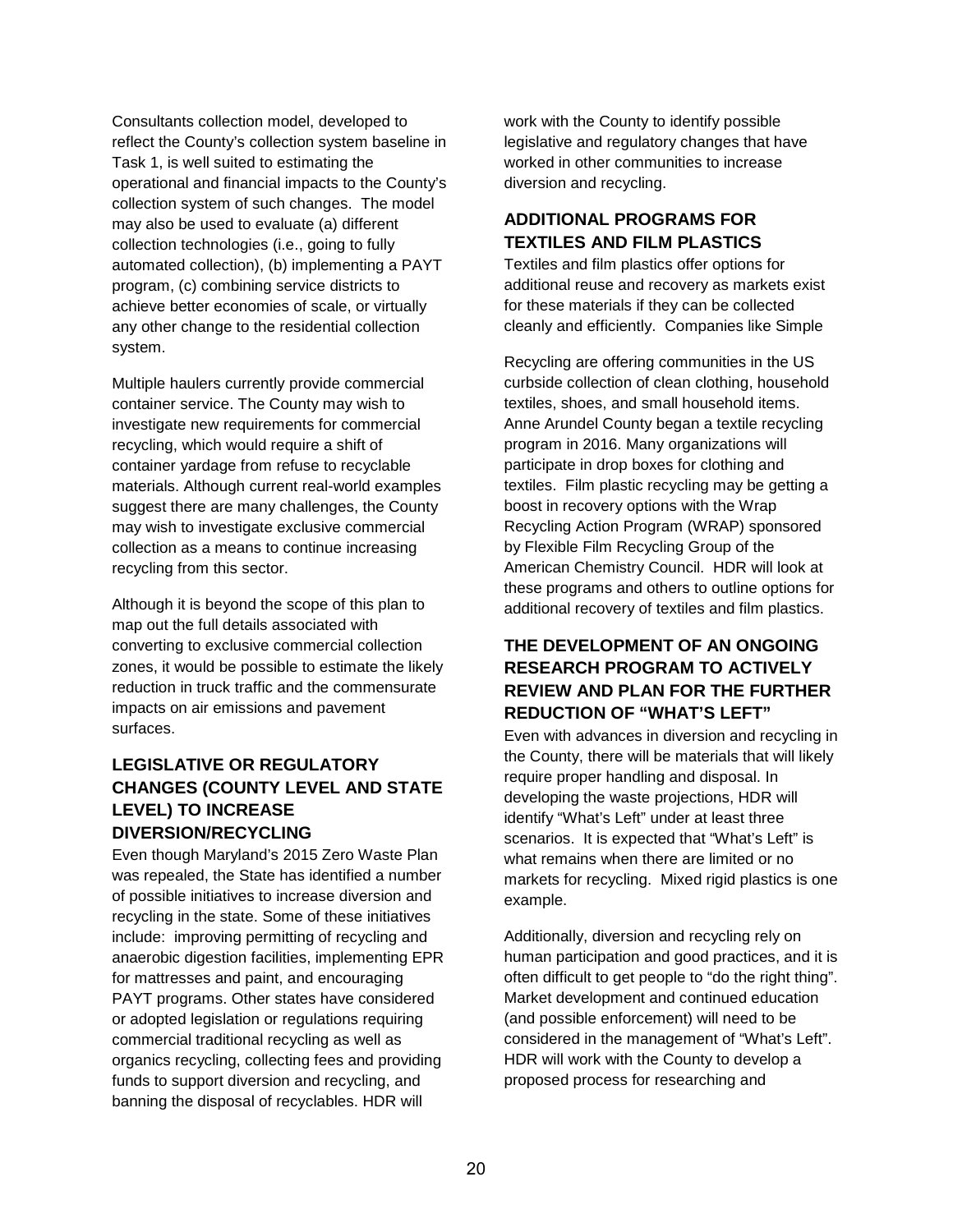evaluating options for the management of "What's Left".

We anticipate there may be several areas where future diversion options may become available at a later date and that we will develop up to three scenarios for further research. We would categorize these scenarios according to the level of effort required to promote diversion and/or recovery of remaining materials. Scenarios would include, Status Quo (no new programs or facilities, moderate (some new programs and/or facilities) and aggressive (many new programs and/or facilities).

#### **DELIVERABLES**

- HDR will prepare a draft Proposed Improvements to the System (Task 5) Report detailing the results of the options identification and high level evaluation.
- HDR will provide a draft Executive Summary and Report to the DEP for review.
- HDR will provide a draft Final Report and Executive Summary following receipt of one set of consolidated comments.

#### **MEETINGS**

• HDR will hold two conference calls with the DEP for up to two hours per call to discuss the draft report and comments related to this task. Notes will be distributed by HDR after each call.

- The Report and Executive Summary will be provided in electronic format only. No printing costs are anticipated.
- High level cost and GHG emission estimates will be developed at this stage. More detailed estimates will be developed in future steps.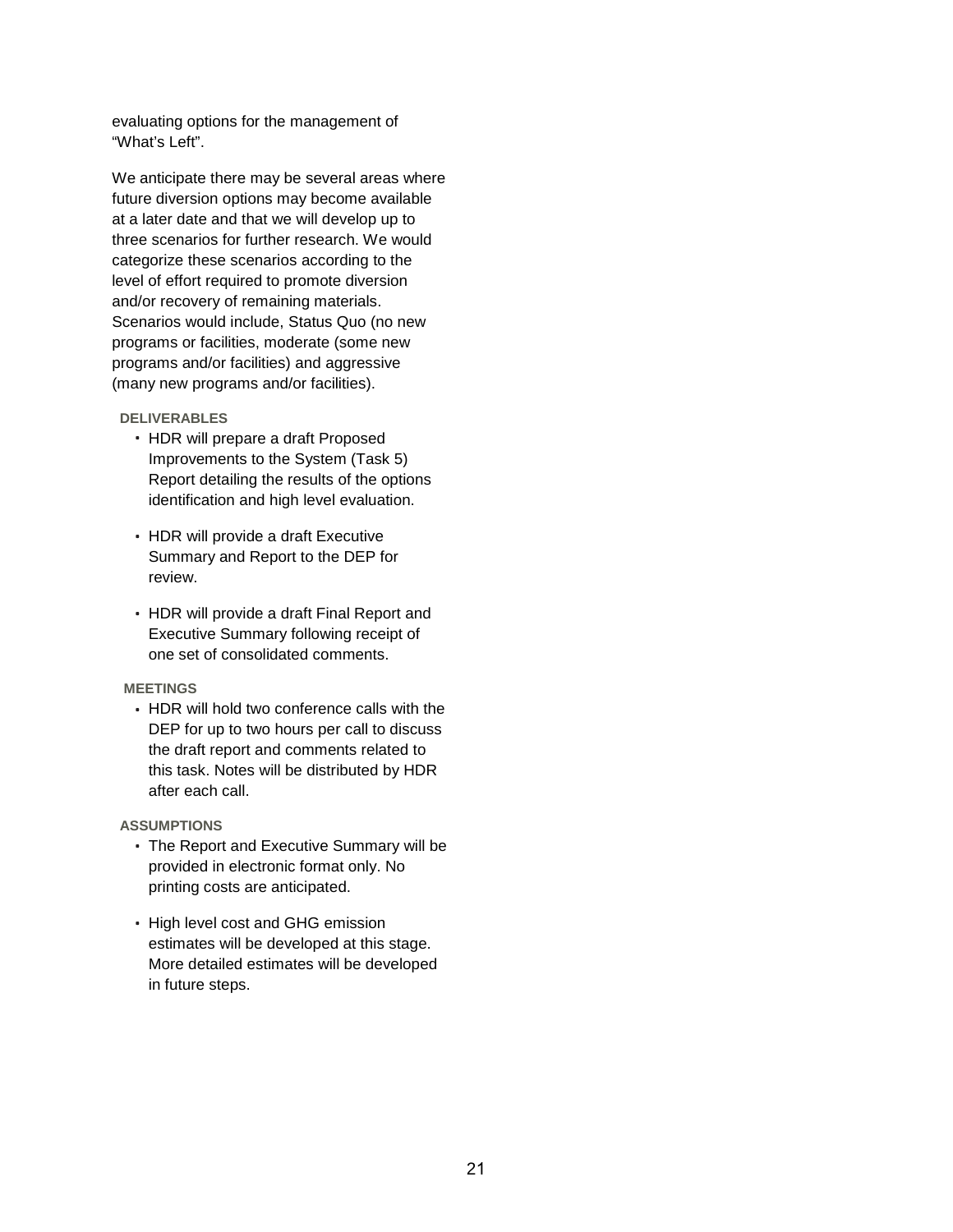# **Task 6. Meet with DEP to review results and findings of previous tasks**

After the completion of Tasks 1, 2 and 5, HDR will summarize the information from the tasks into a presentation for DEP. The goal of the presentation will be to ensure DEP can understand the work that was done and provide feedback on options for waste diversion and recycling that should be carried forward for public consultation. We propose using the draft presentation meeting as a workshop to work through the options and solicit input on which options should be carried forward. The outcome of this meeting would assist with narrowing down the options that would be brought forward for public review and comment as part of Task 7.

## **DELIVERABLES**

- HDR will prepare a presentation summarizing the work conducted in Tasks 1, 2 and 5.
- A draft presentation will be provided to the DEP in electronic format (MS PowerPoint).
- HDR will finalize the presentation and will provide it to the Authority/County in electronic format (MS PowerPoint).

## **MEETINGS**

- In-person meeting to present the draft presentation to the DEP. Up to two HDR staff will attend the 3 hour meeting.
- In-person meeting to present the final presentation to the DEP. Up to two HDR staff will attend the 3 hour meeting.

- The presentation will be provided in electronic format only. No printing costs are anticipated.
- Meetings will be a maximum of three (3) hours with a maximum of three (3) HDR team members at each presentation.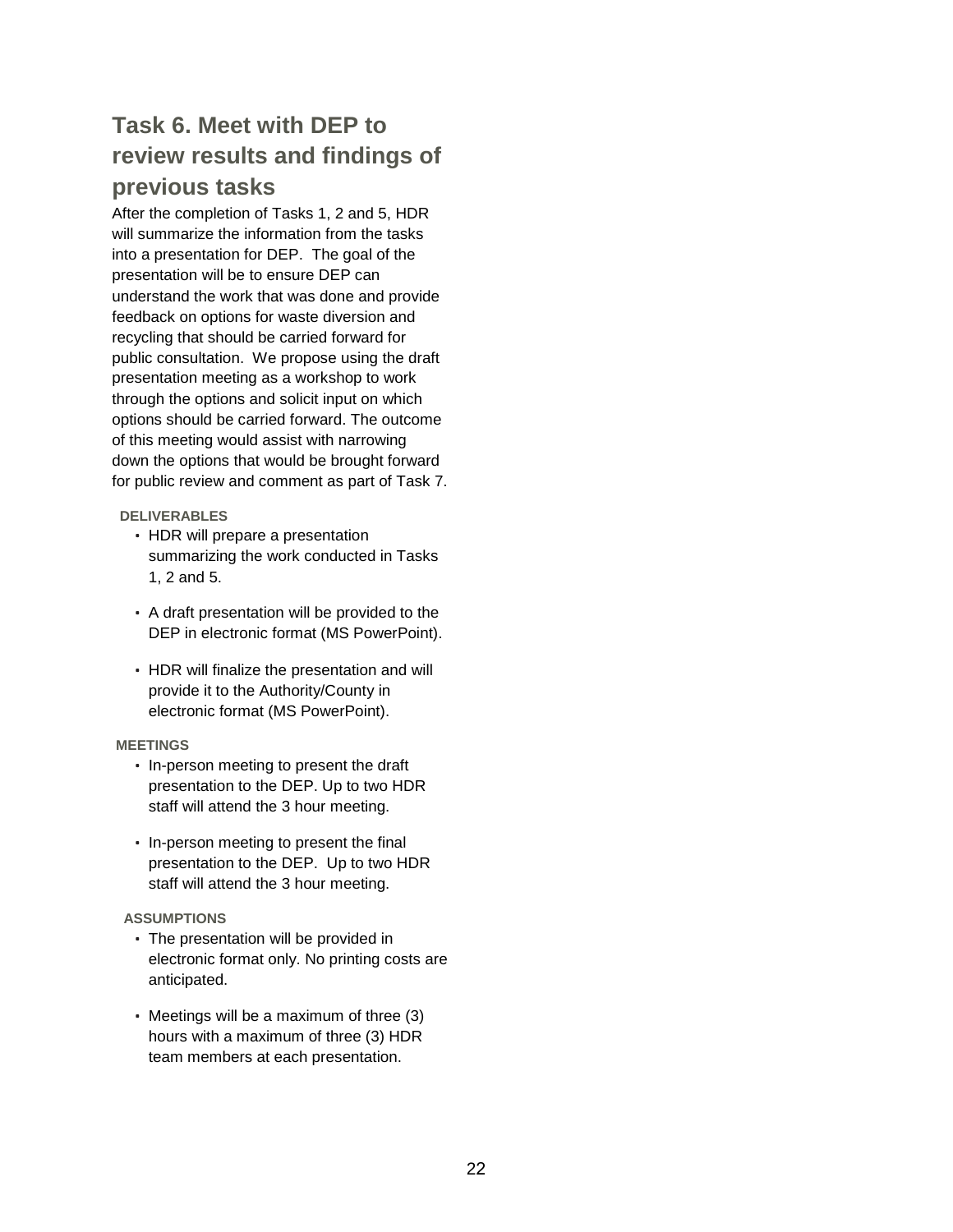# **Task 7. Prepare a planning document suitable for public review**

Based on the outcome of the previous tasks and considering feedback received, which may include new ideas, HDR will develop a recommended hierarchy of programs for the County to pursue including estimated costs, projected outcomes, and potential funding sources (including State, Federal, and grant funding). The funding sources discussion will include a discussion of potential revenue sources other than projected recyclables profits and offsets from disposal avoidance. It is anticipated that the planning document may be presented to the public or other stakeholders to solicit input on the proposed programs.

Considering the feedback received from DEP, HDR will develop a planning document suitable for public review. This planning document will be used to solicit feedback on the options being considered for the Master Plan. The planning document will be provided to the DEP for review and comment.

Following revisions to the public planning document, feedback will be solicited from the public and other stakeholders. The public planning document will be available for review and will be presented to the public and other stakeholders in a clear and easy to understand manner using graphics as appropriate to help communicate the results.

Depending on the components of the public engagement plan developed as part of Task 3, focus groups could be held at this point to get public feedback on the options being considered for the Master Plan. Similarly, another point of consultation could be held with those stakeholders not engaged in the previous step to get input on the Master Plan.

#### **DELIVERABLES**

• HDR will prepare a draft public planning document which will summarize the work completed to-date and present the options being considered for the Master Plan

- HDR will provide final public planning document following receipt of one set of consolidated comments.
- HDR will develop content to solicit feedback from the public and other stakeholders which would include graphics and simplified text suitable for posting on the County's website and other stakeholder engagement events (to be determined as part of Task 3).

#### **MEETINGS**

• HDR will hold two 2 hour conference calls with up to 3 HDR team attendees to review comments on the two rounds of the public planning document, as requested.

- Holding focus groups, round tables or meetings with stakeholders would be discussed with DEP during the development of the engagement plan and is not part of the HDR budget.
- HDR will provide electronic copies of the public planning document and assumes no printed copies will be required.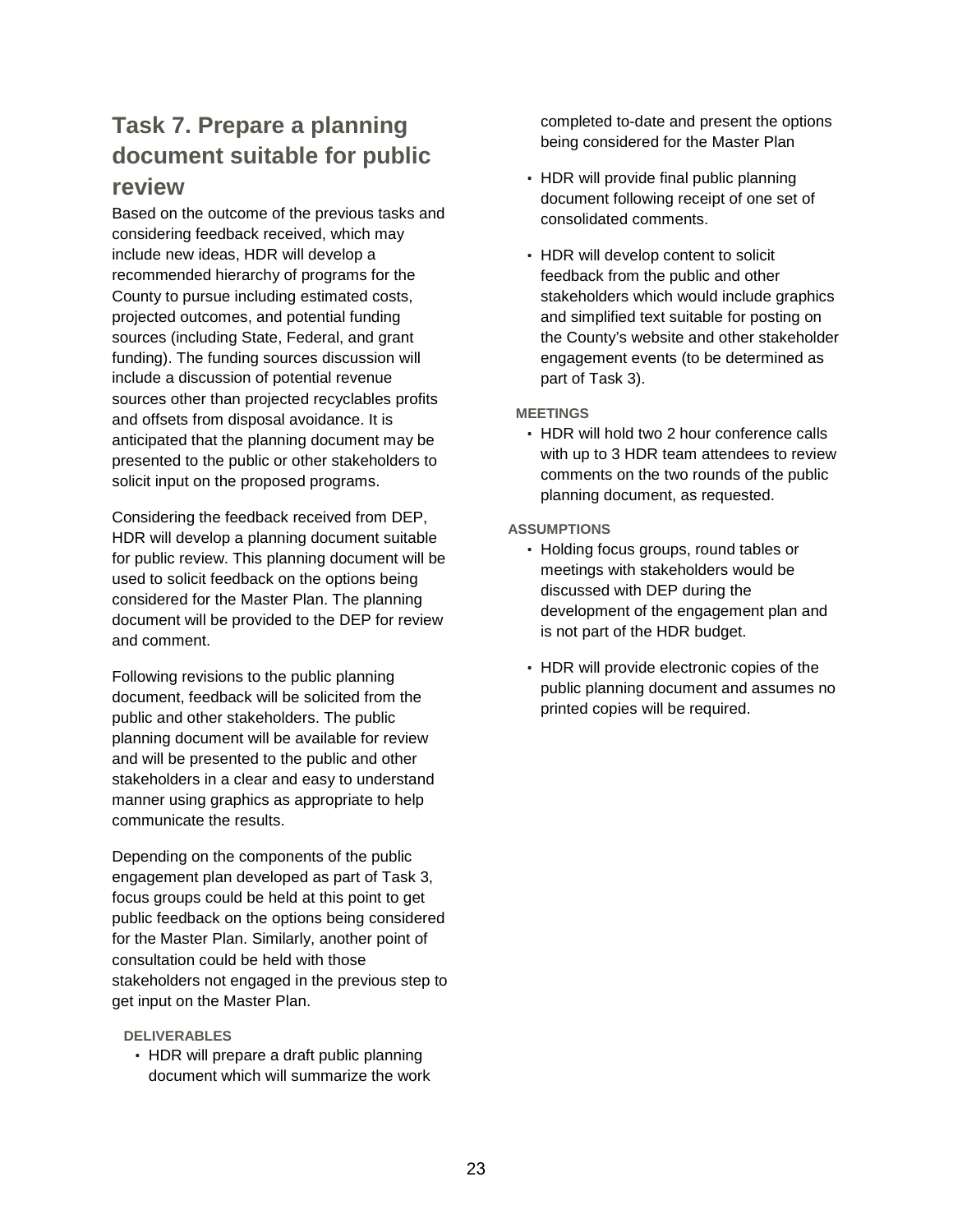# **Task 8. Review of existing Processing Facilities**

The HDR Team has a long history as the owner's engineer at the County's four existing waste processing facilities, including the Shady Grove Transfer Station, Materials Recovery Facility and Paper Processing Facility ("MRF"), the Resource Recovery Facility ("MCRRF"), and the Composting Facility. HDR's knowledge of the County's processing facilities combined with our unequaled experience in performing similar facility assessments will give the County a reliable and accurate understanding of their future infrastructure needs. HDR's proven approach will assist the County in maintaining their waste processing facilities in an acceptable condition and allows for a safe and efficient operation for years to come.

HDR's tested approach to performing Processing Facility assessments will begin with requesting and compiling operation and maintenance data for each of the facilities prior to performing the actual inspections. HDR's comprehensive and in-depth knowledge of the current condition of the MCRRF, based on our current Operations and Monitoring oversight of this facility, will allow us to perform this assessment without an additional site tour or inspection (a cost savings to the County). HDR will instead focus our inspections on the County's other Processing Facilities, including the MRF, Transfer Station and Composting Facilities. As part of these inspections, HDR will also conduct interviews of each facility's operations and maintenance personnel. Our teaming partner, Coker Composting and Consulting, will perform the inspection of the County's Composting Facility and associated yard trim and grinding facilities at the Transfer Station.

The information and observations obtained from the site inspections will be compiled and used by the HDR Team to develop probable costs (+/- 20%) for the recommended repairs and replacements at each Processing Facility that will be required through 2040.. Furthermore,

HDR will utilize our recent and relevant experience to identify best practices and other recommended changes in programs, including the current MCRRF Service Agreement that could help the County realize cost savings in the future. The findings from this step will also be used in conjunction with the work in Task 5 to assess the feasibility of options being considered (e.g. single stream recycling). The findings of our assessment will be wrapped up in a clear and concise final report.

The HDR Team will perform the following activities:

- Prepare a Request for Information ("RFI") of pertinent operations and maintenance data for each Processing Facility that will be provided to the County and their third party facility operators.
- Review, compile and trend the data and information received as a result of the RFI under Task A.
- Up to two (2) HDR representatives will perform inspections of the Processing Facilities.
- Prepare a list of repair and replacement needs for each facility, as well as identify recommendations for operations and maintenance improvements and best practices in order to operate the Processing Facilities through 2025, 2030, 2035, 2040.
- Prepare an estimate of probable costs for the recommended repair/replacement items.
- Based on our recent experience with similar WTE contract negotiations, we will review the current Service Agreement for the MCRRF and identify recommended modifications and improvements that may provide potential enhanced revenues or cost savings for the County.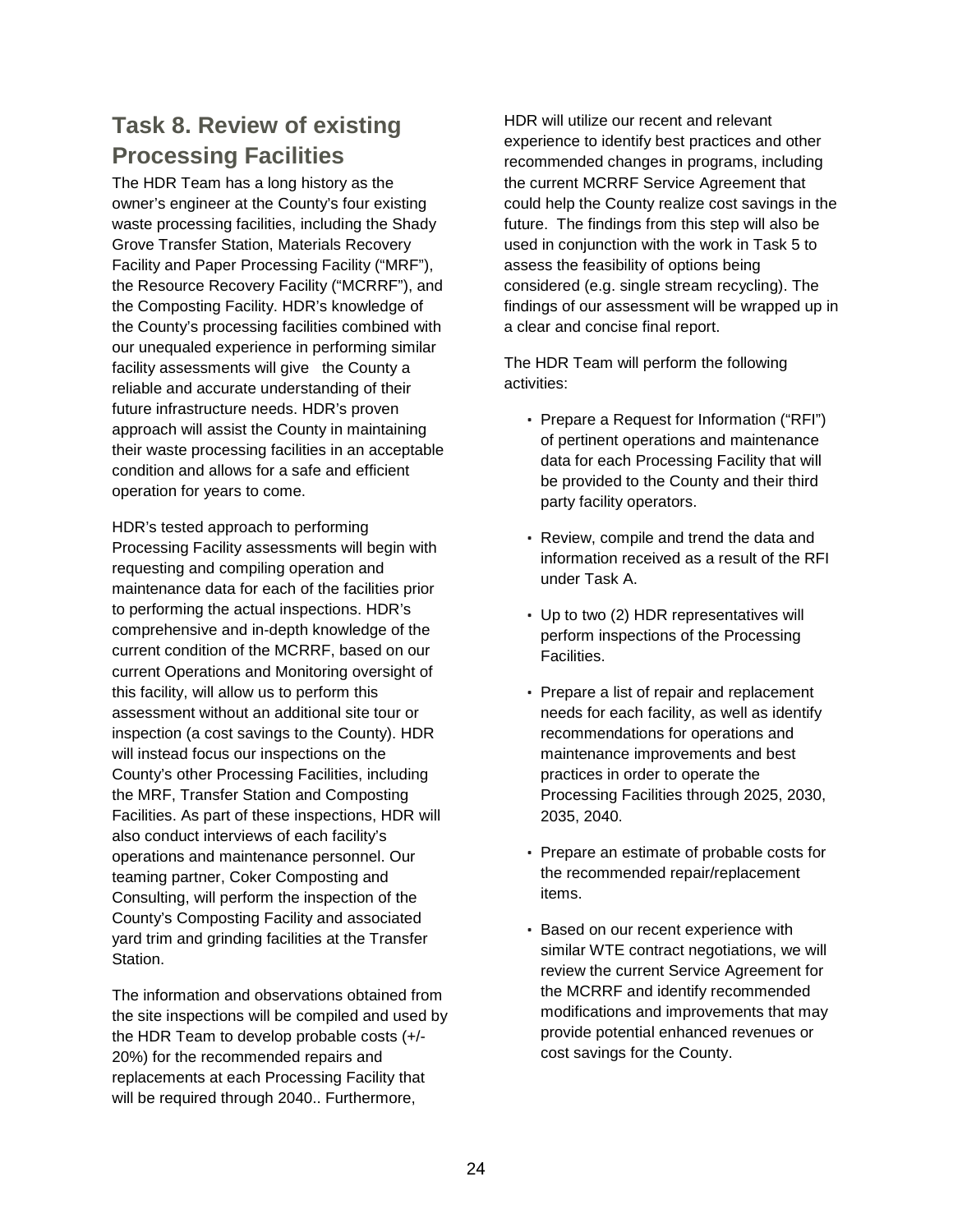• Prepare a clear and concise Summary Report that summarizes the observations and information developed under this Task.

#### **DELIVERABLES**

- One RFI for each of the Processing Facilities will be delivered to the County via email.
- A DRAFT report and executive summary provided to the County along with any applicable costing sheets in Excel
- A DRAFT FINAL report and executive summary provided to the County along with any applicable costing sheets in Excel
- A FINAL report and executive summary provided to the County in MS Word and PDF format

## **MEETINGS**

- Up to two (2) HDR representatives will spend up to two (3) days performing inspections of the Processing Facilities.
- Up to two (2) HDR representatives will participate in up to two (2) 2-hour conference calls with the County/Authority to discuss the DRAFT and DRAFT FINAL reports.

- HDR assumes that the Task 1 activities will be conducted concurrently
- Due to HDR's current role as the County's consultant at the MCRRF we do not anticipate the need for an additional inspection of this facility.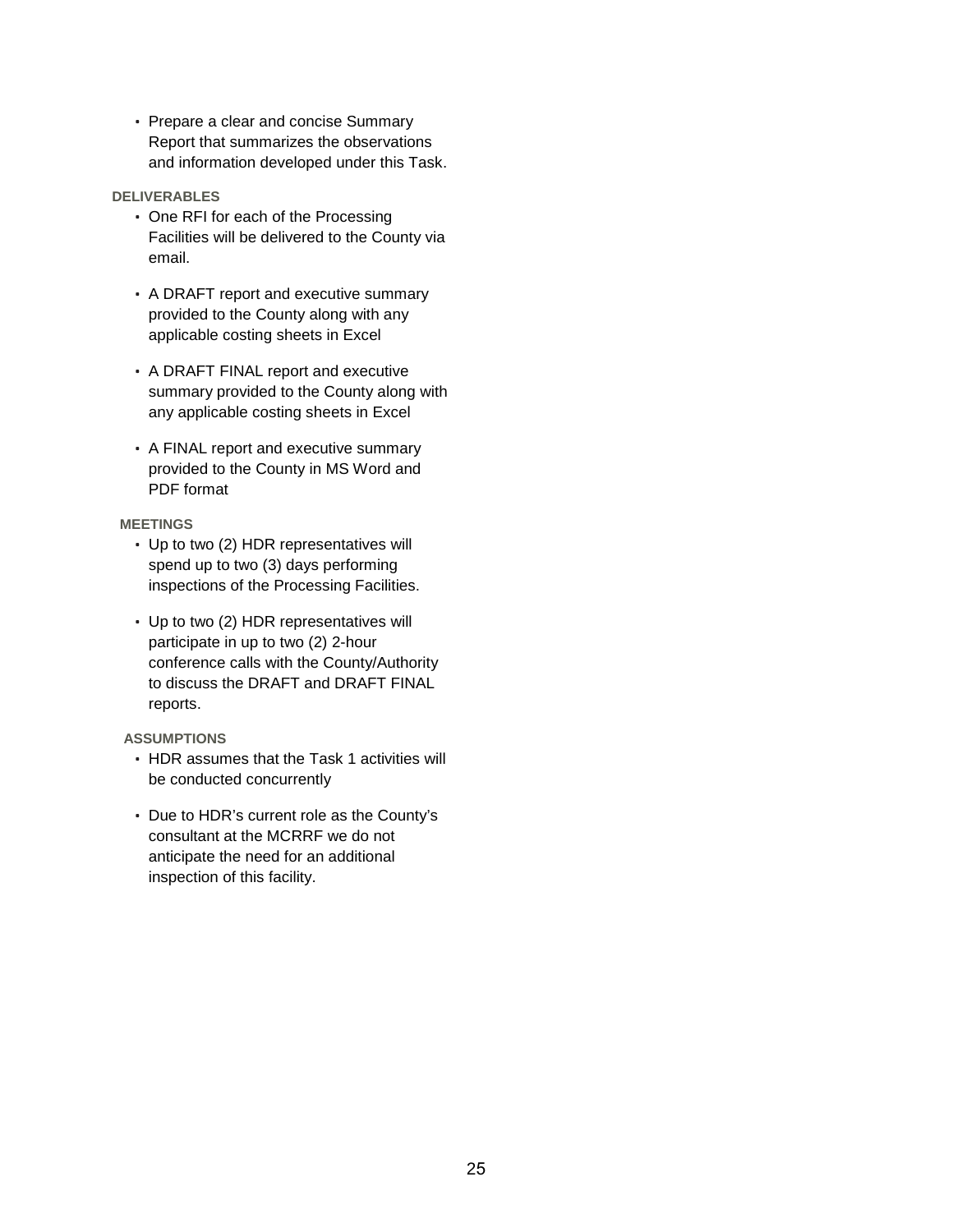# **Task 9. Develop options for collection and disposal of "What's Left"**

To the extent the "what's left" analysis identifies the need to collect and/or transport materials to a new location, project team members MSW Consultants will project the collection system requirements for the new service using the County- wide collection model developed in prior tasks. For each new collection service required to implement a new program, MSW Consultants will estimate the number of routes, containers, equipment operator staffing (i.e., employment), trucks (capital purchases), and associated GHG emissions. Should a new collection program shift a significant fraction of material tonnage from the existing collection services, MSW Consultants will also model the estimated reduction in collection resources in the current system. Probable cost estimates (+/- 20%) will be developed.

The project team will undertake an assessment of the following scenarios:

## **CONTINUED USE OF THE MCRRF**

HDR has comprehensive in depth knowledge of the current condition of the MCRRF based on its current Operations and Monitoring oversight. HDR has been working with the Authority and County to oversee the implementation of

Covanta's Recovery Plan, which include capital refurbishment and operational improvement projects. HDR will be able to draw on this knowledge to complete this subtask without the need for additional site visits and with minimal additional documentation review.

HDR will perform the following activities under this subtask:

- Develop and submit a RFI to the County for a list of documents that should be made available for review.
- Assess the feasibility of the MCRRF to remain in operation through 2040.
- Develop a priority list of capital improvements that are required to maintain facility operation and performance through 2040;
- Develop a conceptual estimate of probable capital costs for the priority list of capital improvement projects
- Note that the corollary to this option is the discontinued use of the MCRRF, which is the assumption as part of the assessment of the following options.

# **LONG-HAUL TRANSFER OPTIONS FOR DISPOSAL OUT-OF-COUNTY USING THE EXISTING TRANSFER STATION SITE**

Depending on the determinations made in other sections of this study, the County may want to contract waste hauling to an out- of-County disposal facility.

HDR will perform the following activities under this subtask:

- Develop a search criteria to qualify which out-of-County disposal facilities meet the needs of the County;
- Locate qualifying disposal facilities which fall within a reasonable search radius from the existing Transfer Station; and,
- Identify the top three (3) options for out-of-County disposal facilities and include an estimate for transportation costs for different modes of transportation and disposal costs.

HDR Team member MSW Consultants maintains a long-haul transfer model for calculating the financial and environmental impacts of long haul for various wastes and recyclables. This model tabulates the cab and trailer capital and operating costs based on fuel type and fuel usage, drive distances, payload, and back-haul availability. This model will be used to compare transportation costs between various disposal and processing facilities that may receive Montgomery County materials.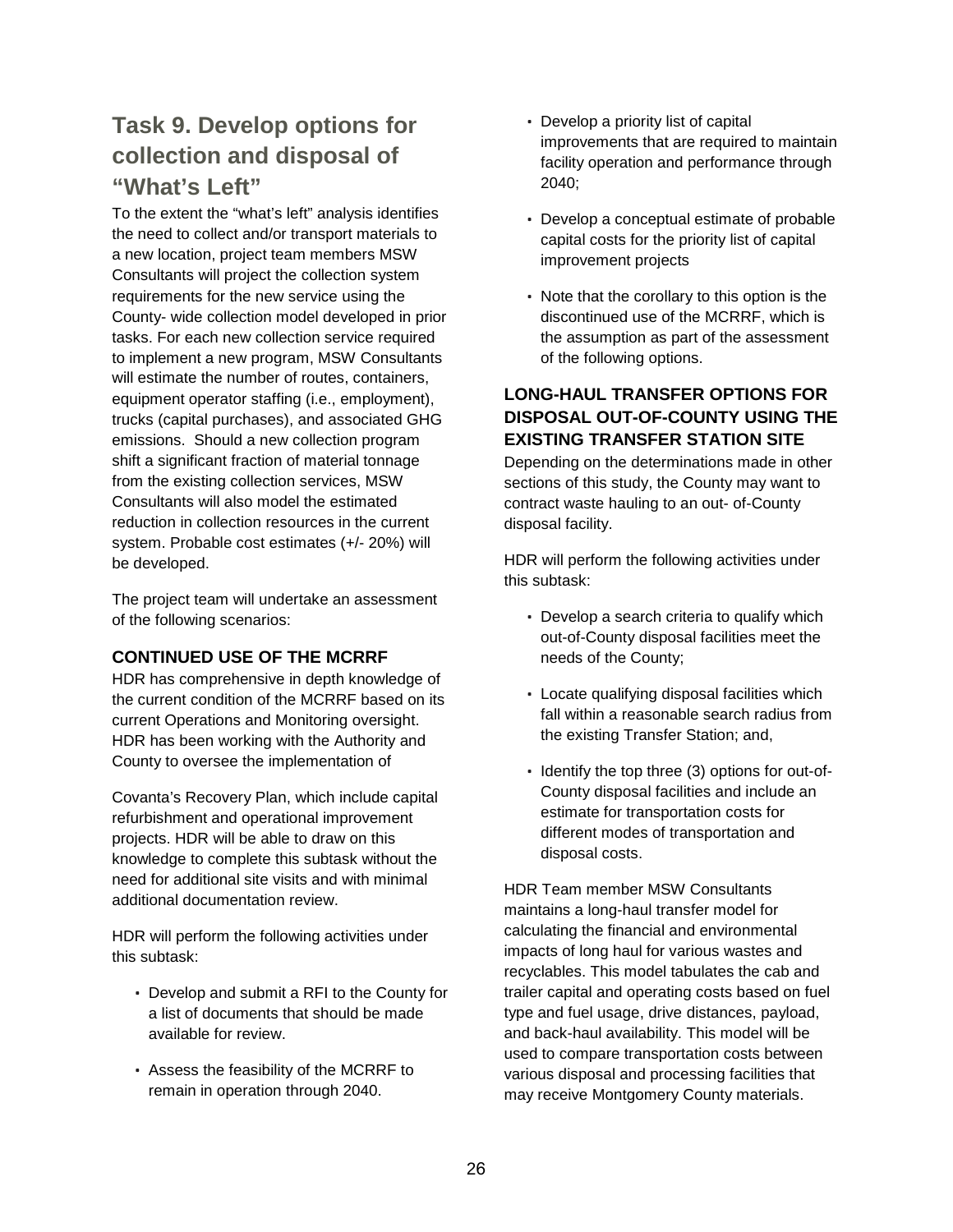# **DEVELOPMENT OF A NEW WASTE/RECYCLING FACILITY AT ANOTHER LOCATION WITHIN THE COUNTY"**

The County may want to pursue the development of a new waste processing or recycling facility situated in another location with the County.

HDR will perform the following activities under this subtask:

- Discuss with the County the type of facility (MRF, MWPF, compost, WTE, etc.) that may want to be developed in a new location;
- Develop a set of criteria (access to rail/highway, utility connections, site footprint, floodplain issues, etc.) to use to identify potential sites;
- Identify two (2) potential locations within the County to situate this new facility;
- Provide high level estimate of probable costs for siting, permitting, design, and construction of this new facility; and,
- Develop a high level Basis of Design for this potential facility.

# **OTHER PROCESSING TECHNOLOGIES SUCH AS MIXED WASTE PROCESSING, SOLID RECOVERED FUEL PRODUCTION, GASIFICATION, ETC.**

For the organics fraction of solid wastes (mostly food and yard trim) not otherwise planned for recycling by composting and/ or anaerobic digestion as a result of this Master Plan, this task will evaluate alternative technologies that have been proven at a commercial scale, such as animal feed extrusion (example facility-Sustainable Alternative Feed Enterprise, Santa Clara, CA.)

The evaluation of other processing technologies will include high-level cost estimates and implementation timeline estimates, siting requirements, environmental considerations,

and environmental benefits compared to landfilling. As these types of technologies are usually privately owned and developed it is likely that proprietary considerations may make some information unavailable.

This evaluation will include preliminary information on potential markets for the products (such as food-based pelleted animal feed).

# **MODIFICATION TO THE EXISTING TRANSFER STATION SITE TO ACCOUNT FOR THE OPTIONS RECOMMENDED IN TASK 8**

The County may wish to seek improvements to the current standard operating practices, as well as look for opportunities to implement additional collection/drop-off and recycling programs at the at the existing Transfer Station site. HDR will draw on our inspection of the existing site and our knowledge of the County's other Processing Facilities, recycling systems and diversion goals to perform this subtask.

HDR will perform the following activities under this subtask:

- Identify improvements to the current standard operating procedures and recommend additional best practices (e.g. identify additional screening processes to improve recycling or reduce risks of unaccepted materials to other County facilities, such as the MCRRF);
- Develop a priority list of improvements and the associated capital or implementation costs for items identified above;
- Identify the opportunities for collecting additional recycling materials at the Transfer Station site, such as adding a public drop-off or collection facilities or additional equipment; and
- Provide high level estimates of probable costs for additional collection and/or recycling programs at the existing Transfer Station site.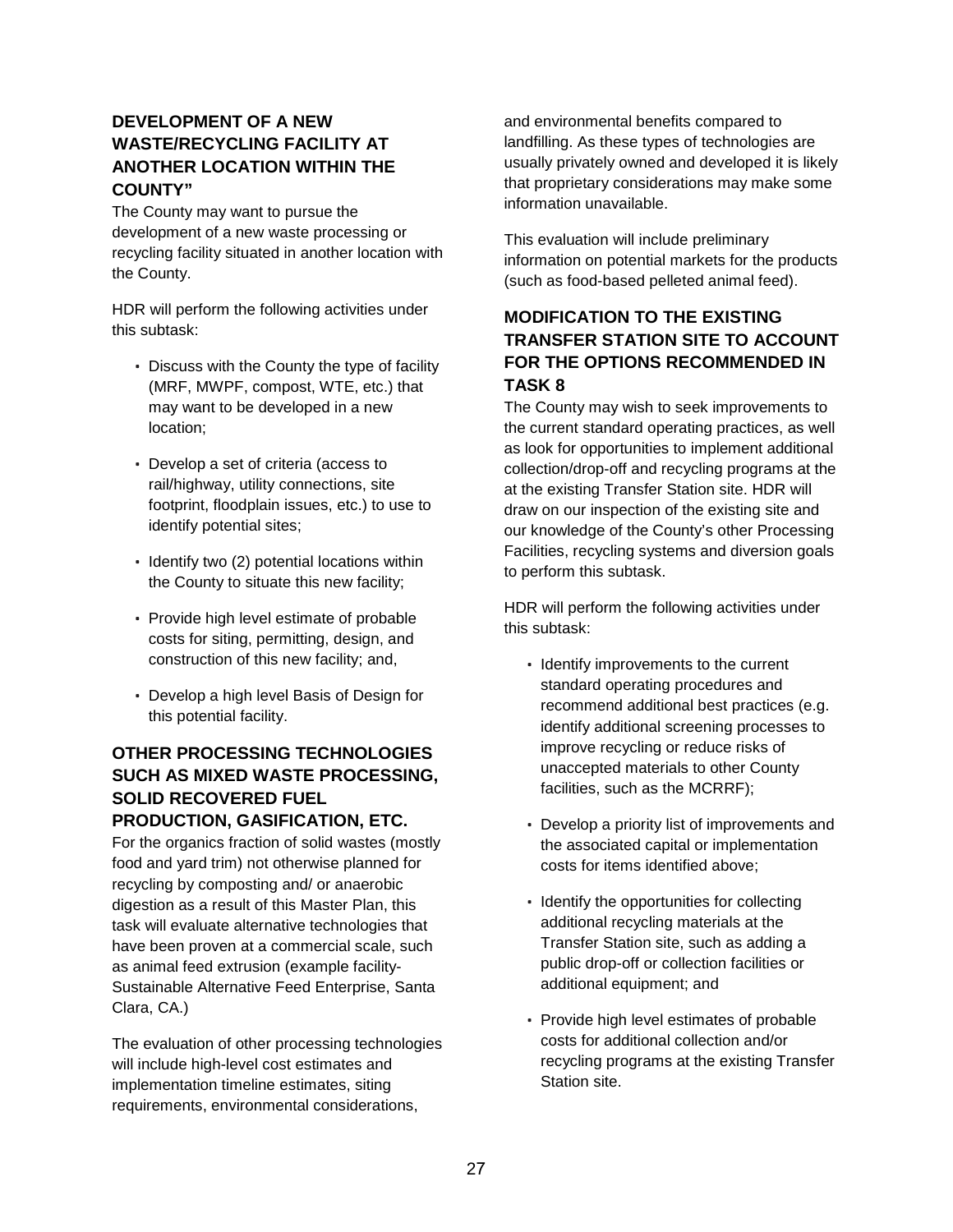The outcome of this task will be to assess the feasibility of continued use of the County's facilities, as well as the development of transfer and processing options to manage "What's left". HDR will develop budgetary costs for continued operation of County facilities, including improvements or refurbishments required to manage the options being considered as well as for other processing technologies. HDR will prepare recommendations based for options based on the 20-year NPV as well as lifecycle GHG emissions. The HDR project team will utilize the WARM 2016 model to model the five alternatives listed above. WARM calculates GHG emissions for baseline and alternative waste management practices, including source reduction, recycling, combustion, composting, anaerobic digestion, and landfilling. The model calculates emissions

in metric tons of carbon dioxide equivalent (MTCO2E) and metric tons of carbon equivalent (MTCE) across a wide range of material types commonly found in municipal solid waste (MSW). HDR will develop a timeline for implementation for the infrastructure modifications and any siting requirements.

Each option being considered will undergo an assessment of the environmental benefits compared to landfill. The project team will also undertake a review of the collection system modifications required for the options under consideration using the collection model developed in previous steps.

#### **DELIVERABLES**

- One RFI for documentation necessary to review for the continuing use of the MCRRF will be delivered to the County via email.
- A DRAFT report and executive summary provided to the DEP along with any applicable costing sheets in Excel.
- A DRAFT FINAL report and executive summary provided to the DEP along with any applicable costing sheets in Excel.

• A FINAL report and executive summary provided to the DEP in MS Word and PDF format

#### **MEETINGS**

• Up to two (2) HDR representatives will participate in up to two (2) 2-hour conference calls with the DEP to discuss the DRAFT and DRAFT FINAL reports.

#### **ASSUMPTIONS**

• Estimates of probable cost will be +/-20%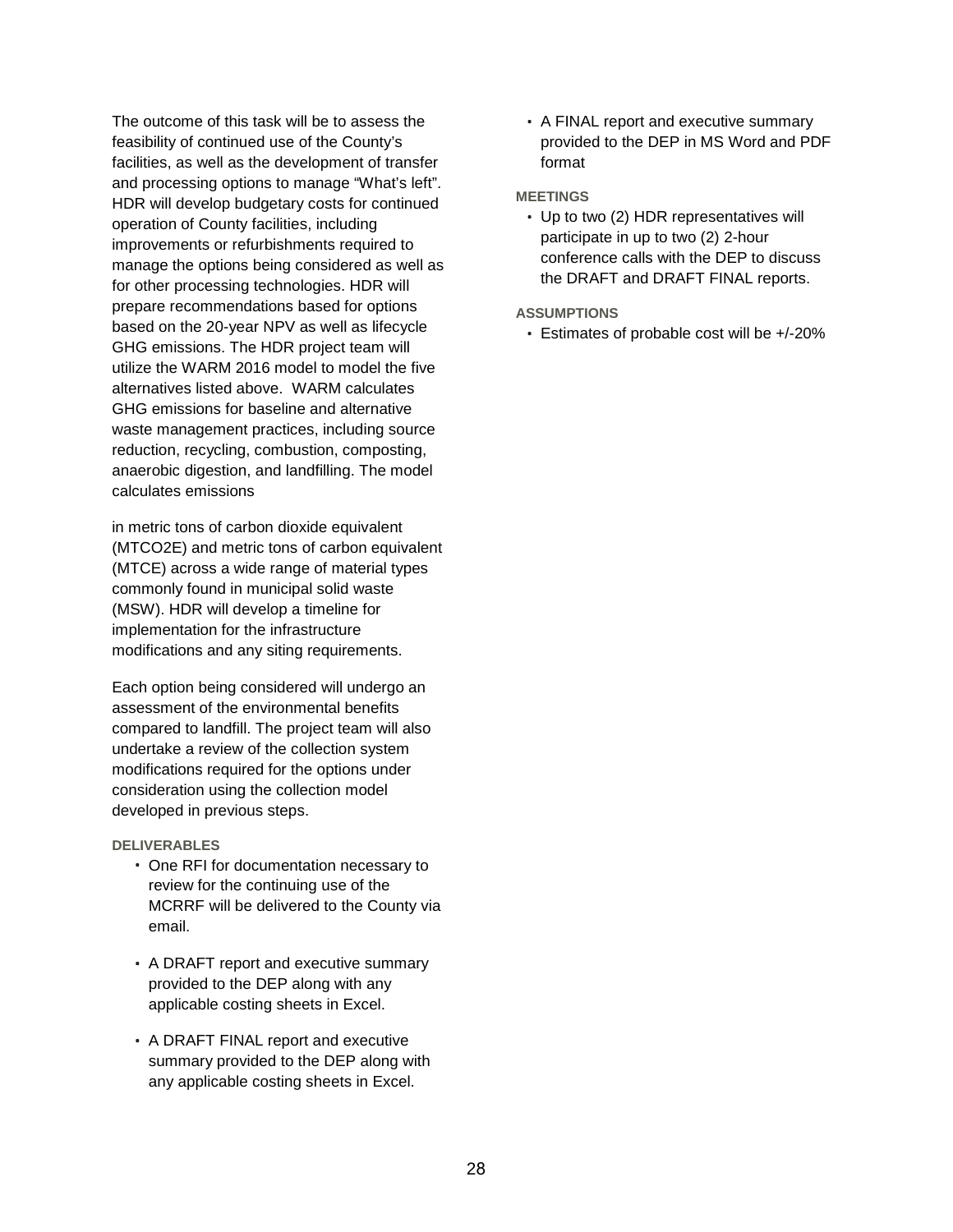# **Task 10. Final Master Plan**

Following the completion of all work under Tasks 1 to 9 as noted above, HDR would combine the outcome of Task 7, being the public planning document, Task 9, being the options for collection and disposal of "What's left", to prepare a final draft Master Plan.

An executive summary would be developed, to provide a visual overview of the recommendations in the CIWMS update, and a plain language reference to the overall report. The final report and appendices will be supplied electronically in both Microsoft Word and PDF formats.

In general, the table of contents of the draft Final Master Plan would be as follows:

- a) Executive Summary
- b) Current State Assessment
- c) Updated Waste Quantities and **Projections**
- d) Recommendations for Improvements to the Current Diversion/Recycling System
- e) Recommendations for Existing Processing Facilities
- f) Recommendations for Collection and Disposal of "What's Left"
- g) Implementation Plans including Communication and Engagement
- h) Recommended Funding Approaches and Timelines
- i) Sample Legislative Language for Recommended Changes in Legislation

Appendix A: Waste Sort Review

Appendix B: Review of Current Operations and Programs

Appendix C: Benchmarking and Best Practices Review

Appendix D: Conceptual drawings of facilities

HDR will develop a draft Table of Contents for the Draft Master Plan for review by DEP and make any revisions necessary before commencing work on the document. HDR will present the Draft Master Plan to the DEP for review and comment. It is anticipated that additional feedback would be sought from the public and other stakeholders at this stage, which will be part of the discussion about the public engagement plan.

HDR will revise the Draft Master Plan based on input from the DEP and consultation with the public and other stakeholders. A Draft Final Master Plan will be presented to DEP for review and any edits made following receipt of a set of consolidated comments from DEP.

## **DELIVERABLES**

- A DRAFT Master Plan report and draft executive summary provided to the DEP along with any applicable costing sheets in Excel
- A DRAFT FINAL Master Plan and executive summary provided to the DEP along with any applicable costing sheets in Excel
- A FINAL report and executive summary provided to the DEP in MS Word and PDF format

#### **MEETINGS**

• Up to two (2) HDR representatives will participate in up to two (2) 2-hour conference calls with the DEP to discuss the DRAFT and DRAFT FINAL reports.

- HDR will provide electronic copies of all documents.
- The timing and type of Public and Stakeholder outreach will be discussed and confirmed with DEP as part of Task 3 and has not been included in our budget.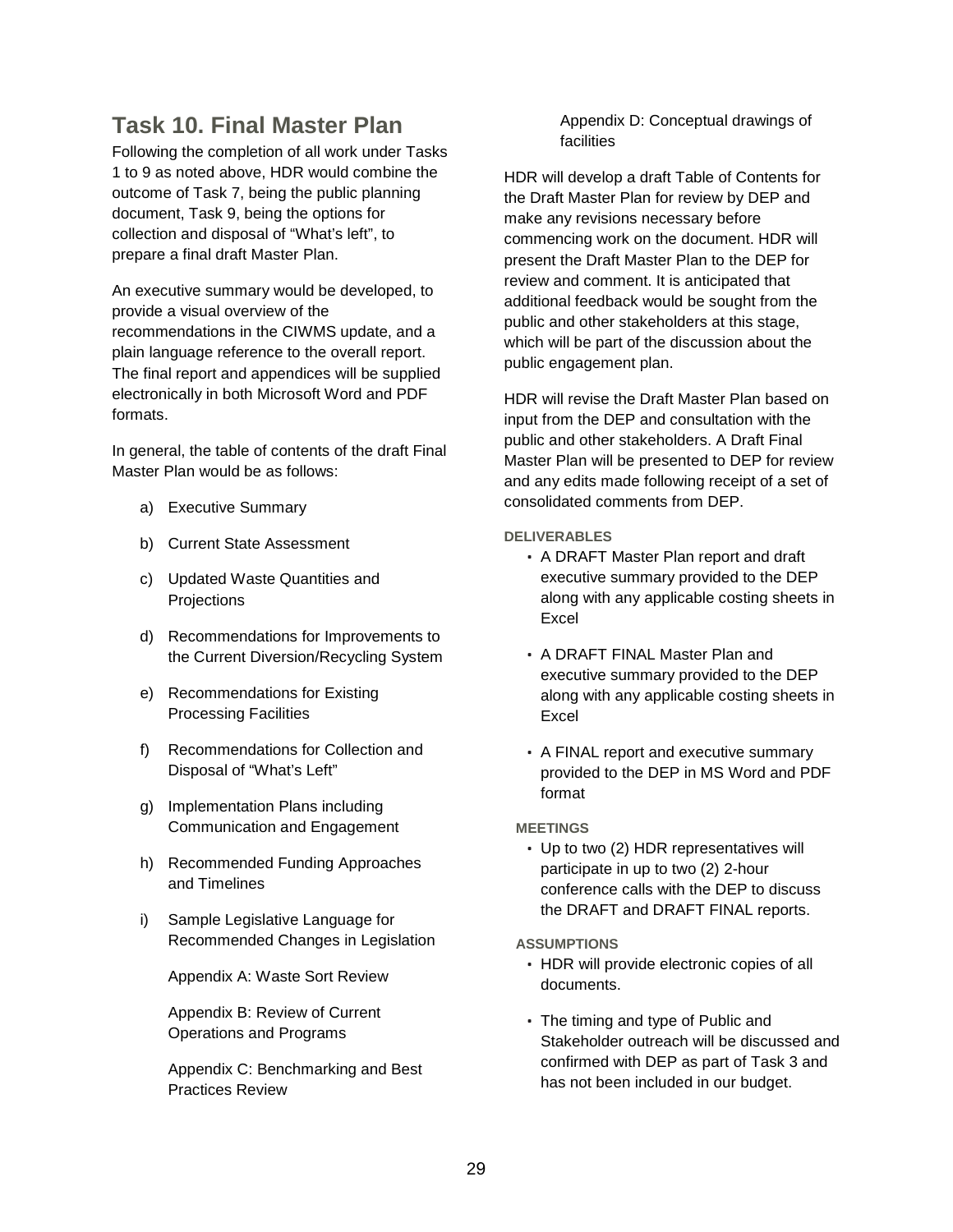# **Task 11. Presentation of the Plan**

HDR will develop a high level version of the Master Plan for presentation to the Executive, County Council and the citizens of Montgomery County. For the purposes of this proposal, we have assumed this will consist of a power point presentation with highlights of the programs planned in the Master Plan.

HDR has developed interactive PDFs for other clients to present information in a more engaging and visual manner and could discuss development of such a product with DEP during the discussions about the Stakeholder, Citizen and Expert Engagement Plan. The interactive PDF could be posted on the project website.

 **DELIVERABLES** 

- A DRAFT MS PowerPoint presentation
- A DRAFT FINAL MS PowerPoint presentation
- A FINAL MS PowerPoint presentation

 **MEETINGS** 

- Up to two (2) HDR representatives will participate in up to two (2) 2-hour conference calls with the DEP to discuss the DRAFT and DRAFT FINAL presentations.
- Up to two (2) HDR representatives will attend a half- day meeting to review and practice the presentation in advance of the presentation of the Final Master Plan to the County Executive.
- Up to two (2) HDR representatives will attend the presentation of the Final Master Plan to the County Executive for up to two (2) hours.
- Up to two (2) HDR representatives will attend the presentation of the Final Master Plan to the County Council for up to two (2) hours.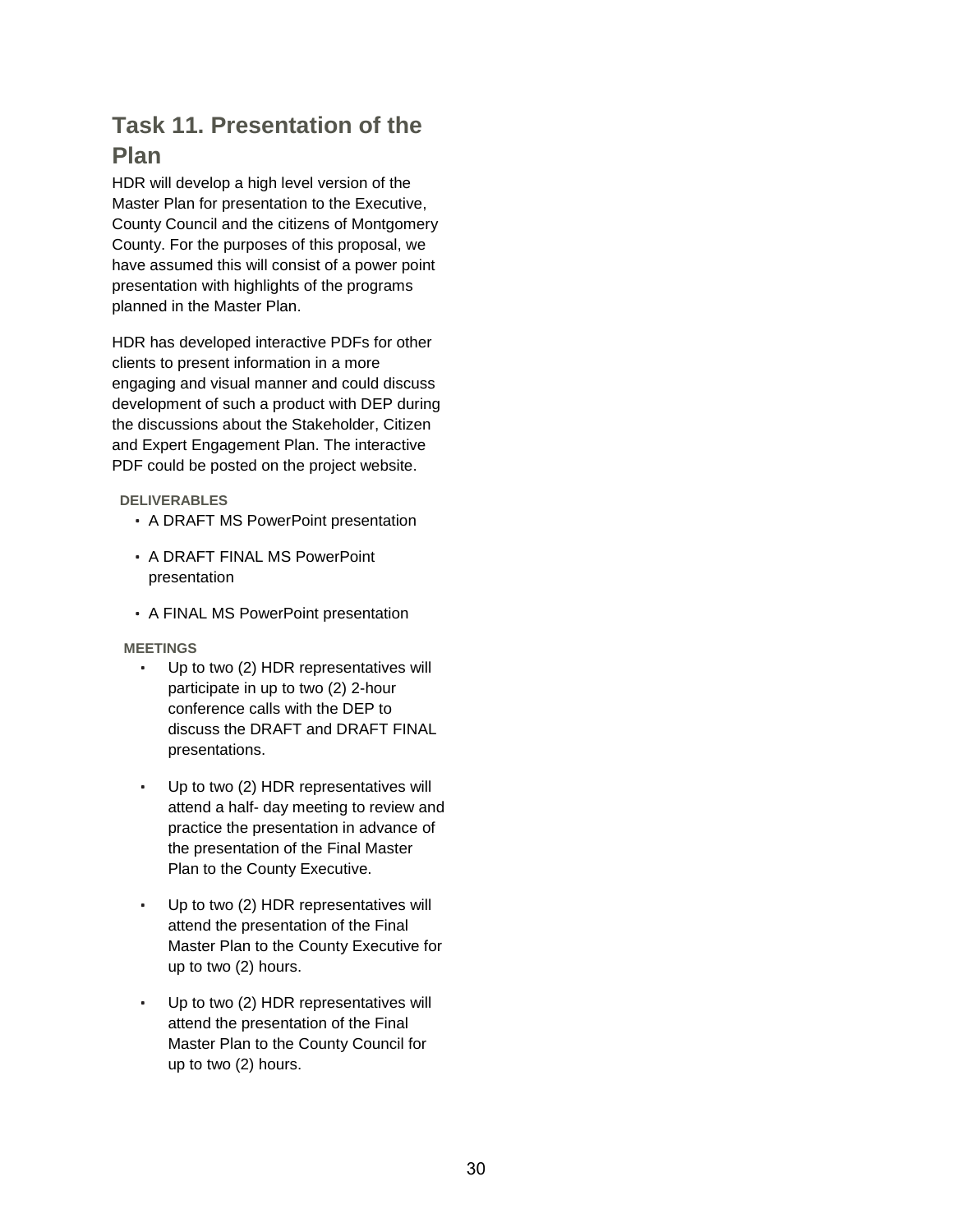# **Task 12. Project Management**

A careful project management and implementation plan supported by experience in management and execution of similar type of projects is essential to a successful outcome for our projects. The HDR team and Christine Roarke, the nominated Project Manager, recognize the challenges ahead and the importance of implementing a strong project management approach.

In order to ensure the successful delivery of this project, the HDR team would offer:

- First and foremost, a designated Project Manager that will approach the project aggressively and with due consideration to both program quality and implementation schedule;
- Team members familiar with waste management in the County and with the right combination of technical, planning and management experience with the ability to draw on a team of professionals (HDR team, or third party resources) offering additional resources, QA/QC, specialist input,
- etc. that will be required from time-totime throughout the project duration; and,
- A Manager/Team that will provide all of the PM functions required by the DEP including project task co- ordination, status monitoring, financial management, and communications.

As project managers, HDR will provide and coordinate all quality assurance and quality control as required to ensure the successful delivery of the project and the quality of the work completed. This coordination will include:

• Monitoring of Project team performance, task budgets, and schedules for deliverables;

- Monitoring of staff and sub consultant performance, task budgets, and schedules for deliverables;
- Timely and consistent updates to the website;
- Preparation of timely invoices and supporting information; and,
- Deliverables are completed to the DEP's satisfaction.

This monitoring process will be supported through the use of MS Project and HDR internal accounting software.

HDR will prepare a project schedule in advance of the project initiation meeting, and will update the schedule to reflect feedback from the DEP. This schedule will be updated and submitted on a monthly basis.

## **PROGRESS MEETINGS**

- HDR will attend and participate in monthly in-person progress meetings with the Authority/County. The project manager attend the 2 hour meetings in person. To the extent possible, we assume these meetings are concurrent with other in person project meetings.
- HDR will prepare an agenda in advance of each meeting and will prepare and distribute summary meeting minutes within three working days of each meeting.

#### **PROGRESS REPORTS**

HDR will prepare and submit monthly progress reports by the fourteenth of each month. The Progress Report will include:

- Actions that have been taken in fulfilling requirements of the scope.
- Deliverables that have been submitted to Authority/County.
- Actions scheduled for the next six (6) weeks.
- Information regarding percentage completion, unresolved delays encountered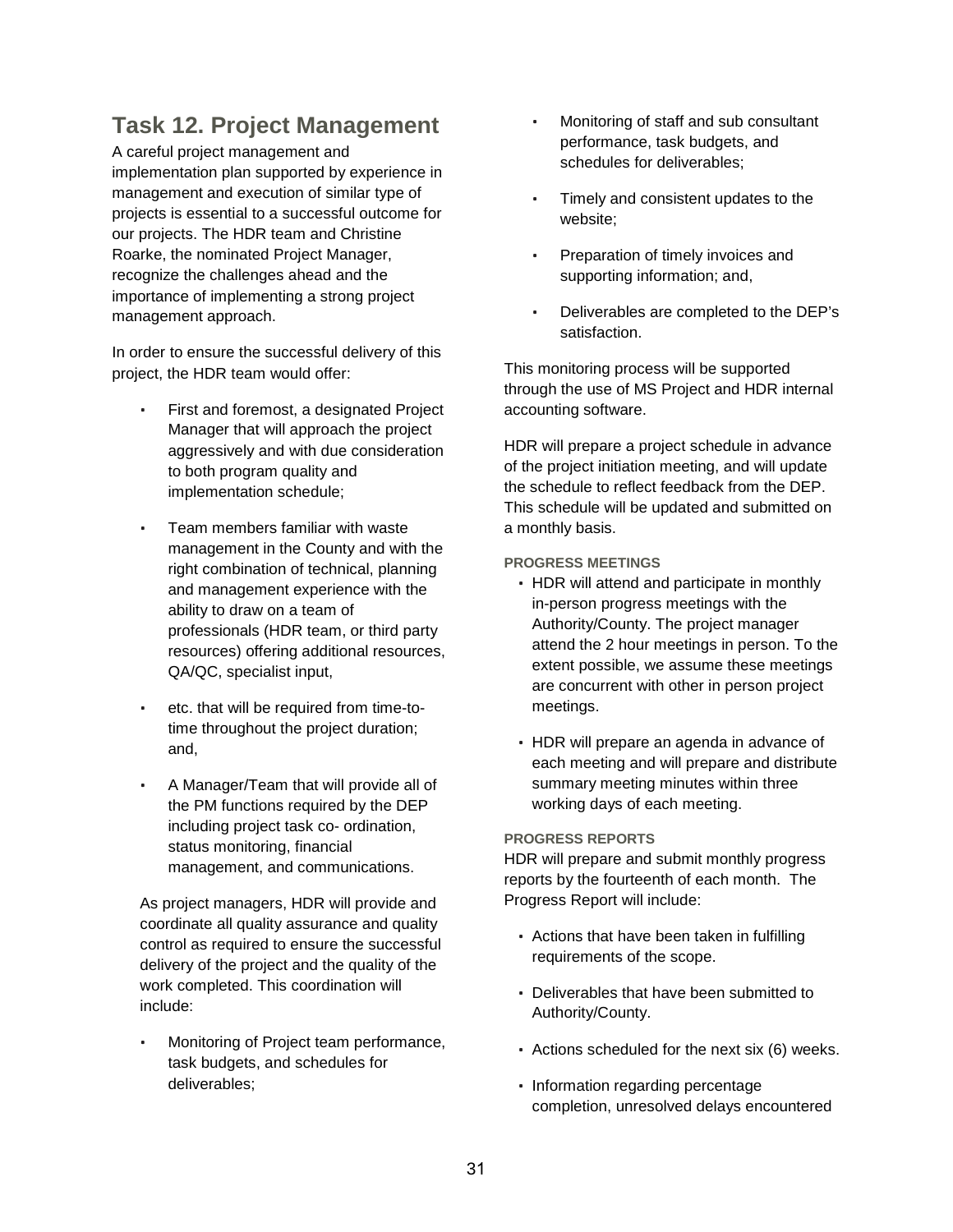or anticipated that may affect the future schedule and a description of efforts made to mitigate those delays or anticipated delays. "

• A progress schedule for upcoming and future activities with consideration of review time by the DEP.

**WEBSITE CONTENT MANAGEMENT**  HDR's Project Manager will work with our Strategic Communications team to develop content for the Master Plan Website. All content will be sent to the DEP for review and approval prior to posting. Content may consist of Final Reports or Documents, Draft Reports or Documents issued for public comment, information about consultation events or public meetings (meeting dates and project materials), and information articles or reports as background for the Master Plan. HDR will work with the County, and its IT department to identify a schedule for providing and uploading content on a monthly basis, at minimum. Costs for this activity have been included as part of Task 4.

#### **ASSUMPTIONS**

- HDR will be providing content to the DEP for review and approval prior to posting.
- The County will develop and maintain the Master Plan Website.

# **Schedule**

HDR has put together a schedule for the work based on a later start date for the project. It is anticipated that the project would be completed in August 2019. The following table presents a high level summary of the deliverables and timing of this project.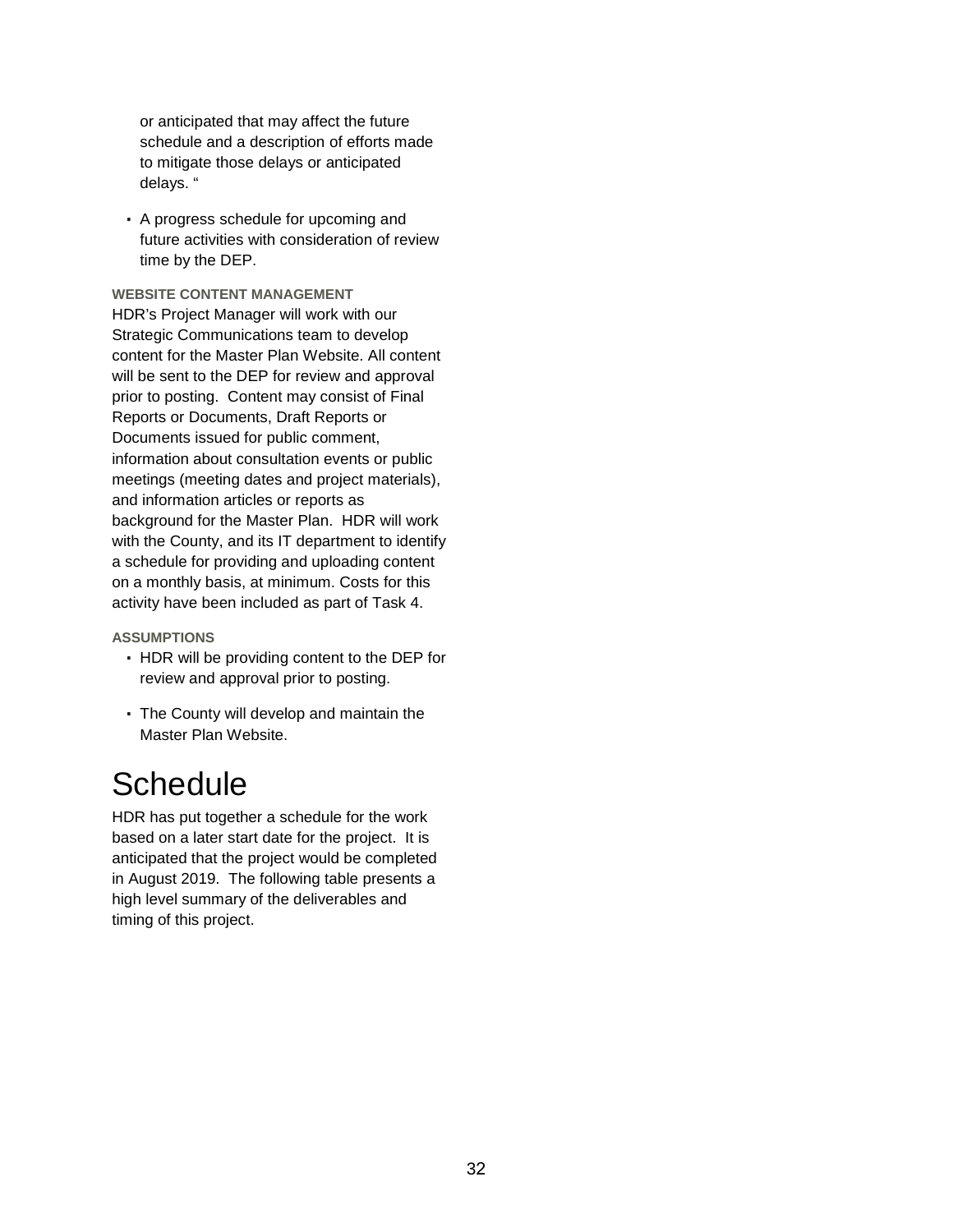# Summary of Deliverables

| <b>Task No.</b>                                                              | <b>Deliverable Description</b>                                                                     | <b>Timing</b>                                                                         |  |  |  |  |
|------------------------------------------------------------------------------|----------------------------------------------------------------------------------------------------|---------------------------------------------------------------------------------------|--|--|--|--|
| <b>Task 1. Current State</b><br><b>Assessment</b>                            | Project Initiation Meeting and Facility<br><b>Tours</b>                                            | June '18                                                                              |  |  |  |  |
|                                                                              | <b>Draft and Final Executive Summary</b><br>and Current State Assessment (Task<br>1) Report        | $June - July 18$                                                                      |  |  |  |  |
|                                                                              | <b>Community Meetings 1&amp;2</b>                                                                  | August '18                                                                            |  |  |  |  |
| Task 2. Benchmarking and<br><b>Best Practices</b>                            | <b>Draft and Final Executive Summary</b><br>and Benchmarking and Best Practices<br>(Task 2) Report | June - July '18                                                                       |  |  |  |  |
| Task 3. Stakeholder,<br><b>Citizen, and Expert</b><br><b>Engagement Plan</b> | Finalize Engagement Plan<br><b>Stakeholder Analysis</b><br><b>Task Force Meeting</b>               | June '18                                                                              |  |  |  |  |
|                                                                              | Draft/ Final Survey Public Awareness<br><b>Baseline Survey</b>                                     | June - July '18                                                                       |  |  |  |  |
|                                                                              | <b>Engagement Reports</b>                                                                          | Monthly                                                                               |  |  |  |  |
| Task 4. Website Content &                                                    | Develop Website Content                                                                            | June '18                                                                              |  |  |  |  |
| <b>Branding</b>                                                              | <b>Branding Exercise</b>                                                                           | June- July '18                                                                        |  |  |  |  |
|                                                                              | Develop Website Content                                                                            | Monthly                                                                               |  |  |  |  |
| <b>Task 5. Improvements to</b><br>the current<br>diversion/recycling system  | <b>Draft and Final Executive Summary</b><br>and Benchmarking and Best Practices<br>(Task 2) Report | August - November<br>'18                                                              |  |  |  |  |
|                                                                              | <b>Community Meetings 3&amp;4</b>                                                                  | October '18                                                                           |  |  |  |  |
| Task 6. Meet with DEP                                                        | <b>Draft Presentation</b>                                                                          | November -<br>December '18                                                            |  |  |  |  |
|                                                                              | <b>Present Draft Presentation to DEP</b>                                                           | January '19                                                                           |  |  |  |  |
|                                                                              | Present Final Presentation to DEP                                                                  | January '19                                                                           |  |  |  |  |
| Task 7. Prepare a planning<br>document                                       | Draft and Final Planning Document                                                                  | January - March '19                                                                   |  |  |  |  |
| Task 8. Review of existing<br><b>Processing Facilities</b>                   | <b>RFIs</b>                                                                                        | October - December<br>'18                                                             |  |  |  |  |
|                                                                              | <b>Facility Inspections</b>                                                                        | December '18 (or<br>could be done as<br>part of project<br>initiation in<br>June/July |  |  |  |  |
|                                                                              | <b>Draft and Final Executive Summary</b><br>and Report on Processing Facilities                    | January - February<br>'19                                                             |  |  |  |  |
| Task 9. What's Left                                                          | Draft and Final Executive Summary<br>and Report Options for "What's Left"                          | March - May '19                                                                       |  |  |  |  |
| <b>Task 10. Final Master Plan</b>                                            | Draft and Final Executive Summary<br>and Master Plan                                               | June - July '19                                                                       |  |  |  |  |
|                                                                              | <b>Community Meeting #5</b>                                                                        | July '19                                                                              |  |  |  |  |
| Task 11. Presentation of the<br>Plan                                         | <b>Draft and Final Presentation</b>                                                                | July - August '19                                                                     |  |  |  |  |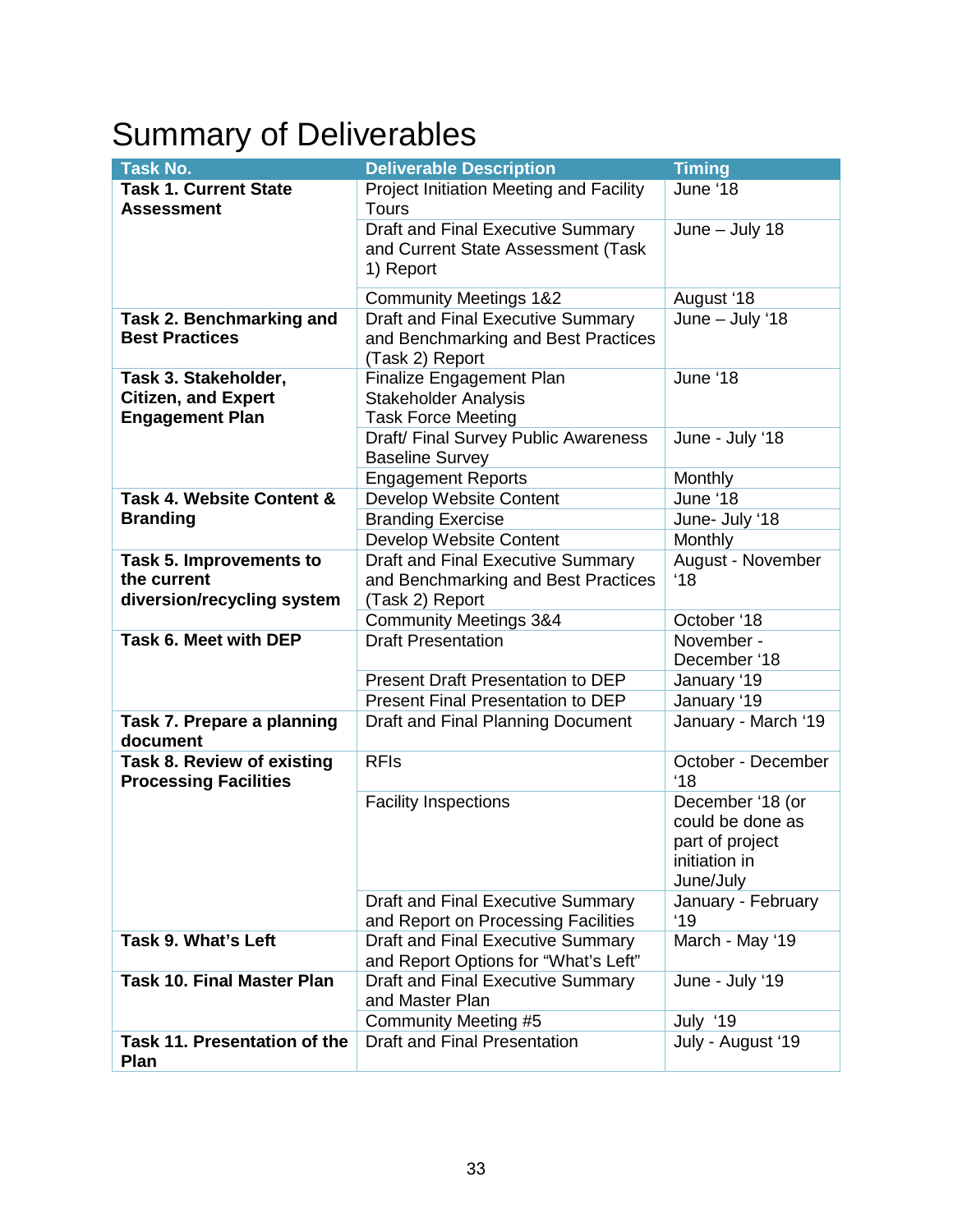|                 | Draft Schedule                                          |           |                   |  |                    |                |                       |                    |  |  | Montgomery County Master Plan                                                                                                                                                                                                  |  |
|-----------------|---------------------------------------------------------|-----------|-------------------|--|--------------------|----------------|-----------------------|--------------------|--|--|--------------------------------------------------------------------------------------------------------------------------------------------------------------------------------------------------------------------------------|--|
| ID              | Task Name                                               |           |                   |  |                    |                |                       |                    |  |  | 098/19/10/2012/12/2012/2012/10/2012/12/2012/2012/10/2012/12/2012/10/2012/12/2012/10/2012/12/2012/10/2012/12/2012/10/2012/12/2012/12/2012/12/2012/12/2012/10/2012/12/2012/12/2012/12/2012/12/2012/12/2012/12/2012/10/2012/12/20 |  |
|                 |                                                         |           |                   |  |                    |                |                       |                    |  |  |                                                                                                                                                                                                                                |  |
| $\overline{2}$  | Project Award<br>Project Initiation and Facility Tours  |           |                   |  |                    |                |                       |                    |  |  |                                                                                                                                                                                                                                |  |
| 3               | <b>Task 1: Current State Assessment</b>                 | $\sim 10$ |                   |  |                    |                |                       |                    |  |  |                                                                                                                                                                                                                                |  |
|                 | 1a: Waste Sort Review                                   |           |                   |  |                    |                |                       |                    |  |  |                                                                                                                                                                                                                                |  |
|                 |                                                         |           |                   |  |                    |                |                       |                    |  |  |                                                                                                                                                                                                                                |  |
| - 6             | 1b: Comprehensive Description of the Existing System    |           |                   |  |                    |                |                       |                    |  |  |                                                                                                                                                                                                                                |  |
|                 | Draft Task 1 Memo                                       |           |                   |  |                    |                |                       |                    |  |  |                                                                                                                                                                                                                                |  |
| -8              | County Review of Task 1 Memo                            |           |                   |  |                    |                |                       |                    |  |  |                                                                                                                                                                                                                                |  |
| -9              | Draft Final Task 1 Memo                                 |           |                   |  |                    |                |                       |                    |  |  |                                                                                                                                                                                                                                |  |
|                 | <b>Prep for Community Meetings</b>                      |           |                   |  |                    |                |                       |                    |  |  |                                                                                                                                                                                                                                |  |
| 10 <sup>°</sup> | <b>Community Meetings 1&amp;2</b>                       |           |                   |  |                    |                |                       |                    |  |  |                                                                                                                                                                                                                                |  |
| 11              | <b>Task 2: Benchmarking and Best Practices</b>          |           |                   |  |                    |                |                       |                    |  |  |                                                                                                                                                                                                                                |  |
| 12              | Draft Task 2 Memo                                       |           | 6/22              |  |                    |                |                       |                    |  |  |                                                                                                                                                                                                                                |  |
| 13              | Teleconference re: Comparator Cities                    |           |                   |  |                    |                |                       |                    |  |  |                                                                                                                                                                                                                                |  |
| 14              | County Review of Task 2 Memo                            |           | $\frac{1}{2}$ 7/6 |  |                    |                |                       |                    |  |  |                                                                                                                                                                                                                                |  |
| 15              | Task 2: Teleconference #1                               |           |                   |  |                    |                |                       |                    |  |  |                                                                                                                                                                                                                                |  |
| 16              | Draft Final Task 2 Memo                                 |           | $\sqrt[3]{7/20}$  |  |                    |                |                       |                    |  |  |                                                                                                                                                                                                                                |  |
| 17              | Task 2: Teleconference #2                               |           |                   |  |                    |                |                       |                    |  |  |                                                                                                                                                                                                                                |  |
| 18              | Task 3: Stakeholder, Citizen and Expert Engagement Plan |           |                   |  |                    |                |                       |                    |  |  |                                                                                                                                                                                                                                |  |
| 19              | Stakeholder Analysis                                    |           |                   |  |                    |                |                       |                    |  |  |                                                                                                                                                                                                                                |  |
| 20              | Draft/Final Stakeholder Analysis                        |           |                   |  |                    |                |                       |                    |  |  |                                                                                                                                                                                                                                |  |
| 21              | <b>Task Force Meeting</b>                               |           |                   |  |                    |                |                       |                    |  |  |                                                                                                                                                                                                                                |  |
| 22              | Public Awareness Baseline Survey                        |           |                   |  |                    |                |                       |                    |  |  |                                                                                                                                                                                                                                |  |
|                 | 23 Monthly Engagement Reports                           |           |                   |  |                    |                |                       |                    |  |  |                                                                                                                                                                                                                                |  |
| 37              | Task 4: Develop Website Content and Branding            |           |                   |  |                    |                |                       |                    |  |  |                                                                                                                                                                                                                                |  |
| 38              | 4a: Develop Website Content                             |           |                   |  |                    |                |                       |                    |  |  |                                                                                                                                                                                                                                |  |
| 39              | Web-ready Content & Calls with IT                       |           |                   |  | ×                  |                |                       |                    |  |  |                                                                                                                                                                                                                                |  |
| 53              | 4b: Develop Slogans/Branding                            |           |                   |  |                    |                |                       |                    |  |  |                                                                                                                                                                                                                                |  |
| 54              | Develop logos/brands                                    |           |                   |  |                    |                |                       |                    |  |  |                                                                                                                                                                                                                                |  |
| 55              | <b>Branding Workshop</b>                                |           | $\frac{1}{2}$ 7/9 |  |                    |                |                       |                    |  |  |                                                                                                                                                                                                                                |  |
| 56              | Task 4 Teleconference: logos/slogans                    |           | $\sqrt[3]{7/9}$   |  |                    |                |                       |                    |  |  |                                                                                                                                                                                                                                |  |
| 57              | Finalize logos and brands                               |           |                   |  |                    |                |                       |                    |  |  |                                                                                                                                                                                                                                |  |
| 58              | <b>Finalize Assets</b>                                  |           |                   |  |                    |                |                       |                    |  |  |                                                                                                                                                                                                                                |  |
|                 | 59 Task 5: Improvements to the Current System           |           |                   |  |                    |                |                       |                    |  |  |                                                                                                                                                                                                                                |  |
| 60              | Identify Improvements                                   |           |                   |  |                    |                |                       |                    |  |  |                                                                                                                                                                                                                                |  |
| 61              | Draft Task 5 Report                                     |           |                   |  |                    |                |                       |                    |  |  |                                                                                                                                                                                                                                |  |
| 62              | County Review of Task 5 Report                          |           |                   |  |                    |                |                       |                    |  |  |                                                                                                                                                                                                                                |  |
| 63              | Task 5: Teleconference #1                               |           |                   |  | $\frac{1}{2}$ 9/28 |                |                       |                    |  |  |                                                                                                                                                                                                                                |  |
| 64              | <b>Prep for Community Meetings</b>                      |           |                   |  |                    |                |                       |                    |  |  |                                                                                                                                                                                                                                |  |
| 65              | <b>Community Meetings 3&amp;4</b>                       |           |                   |  |                    |                |                       |                    |  |  |                                                                                                                                                                                                                                |  |
| 66              | Draft Final Task 5 Report                               |           |                   |  |                    |                |                       |                    |  |  |                                                                                                                                                                                                                                |  |
| 67              | County Review of Task 5 Report                          |           |                   |  |                    |                |                       |                    |  |  |                                                                                                                                                                                                                                |  |
| 68              | Task 5: Teleconference #2                               |           |                   |  |                    |                |                       |                    |  |  |                                                                                                                                                                                                                                |  |
| 69              | Task 6: Meet with DEP and Review Results                |           |                   |  |                    |                |                       |                    |  |  |                                                                                                                                                                                                                                |  |
| 70              | Summary of Tasks 1, 2, 5                                |           |                   |  |                    |                |                       |                    |  |  |                                                                                                                                                                                                                                |  |
| 71              | Prepare Draft Presentation for DEP                      |           |                   |  |                    |                |                       |                    |  |  |                                                                                                                                                                                                                                |  |
| 72              | <b>County Review</b>                                    |           |                   |  |                    |                |                       |                    |  |  |                                                                                                                                                                                                                                |  |
| 73              | In-person Meeting to present Draft Presentation         |           |                   |  |                    |                | $\leftrightarrow 1/8$ |                    |  |  |                                                                                                                                                                                                                                |  |
| 74              | Revisions to Draft Presentation                         |           |                   |  |                    |                |                       |                    |  |  |                                                                                                                                                                                                                                |  |
| 75              | In-person Meeting to present Final Presentation         |           |                   |  |                    |                | $\sqrt{1/15}$         |                    |  |  |                                                                                                                                                                                                                                |  |
| 76              | Task 7: Prepare Draft Master Plan for Review            |           |                   |  |                    |                |                       |                    |  |  |                                                                                                                                                                                                                                |  |
| 77              | Prepare Draft Public Planning Document                  |           |                   |  |                    |                |                       |                    |  |  |                                                                                                                                                                                                                                |  |
| 78              | County Review of Draft Public Planning Document         |           |                   |  |                    |                |                       |                    |  |  |                                                                                                                                                                                                                                |  |
| 79              | Task 7: Teleconference #1                               |           |                   |  |                    |                |                       | $\frac{1}{2}$ 2/12 |  |  |                                                                                                                                                                                                                                |  |
| 80              | Draft Final Master Plan                                 |           |                   |  |                    |                |                       |                    |  |  |                                                                                                                                                                                                                                |  |
|                 |                                                         |           |                   |  |                    | $\overline{1}$ |                       |                    |  |  |                                                                                                                                                                                                                                |  |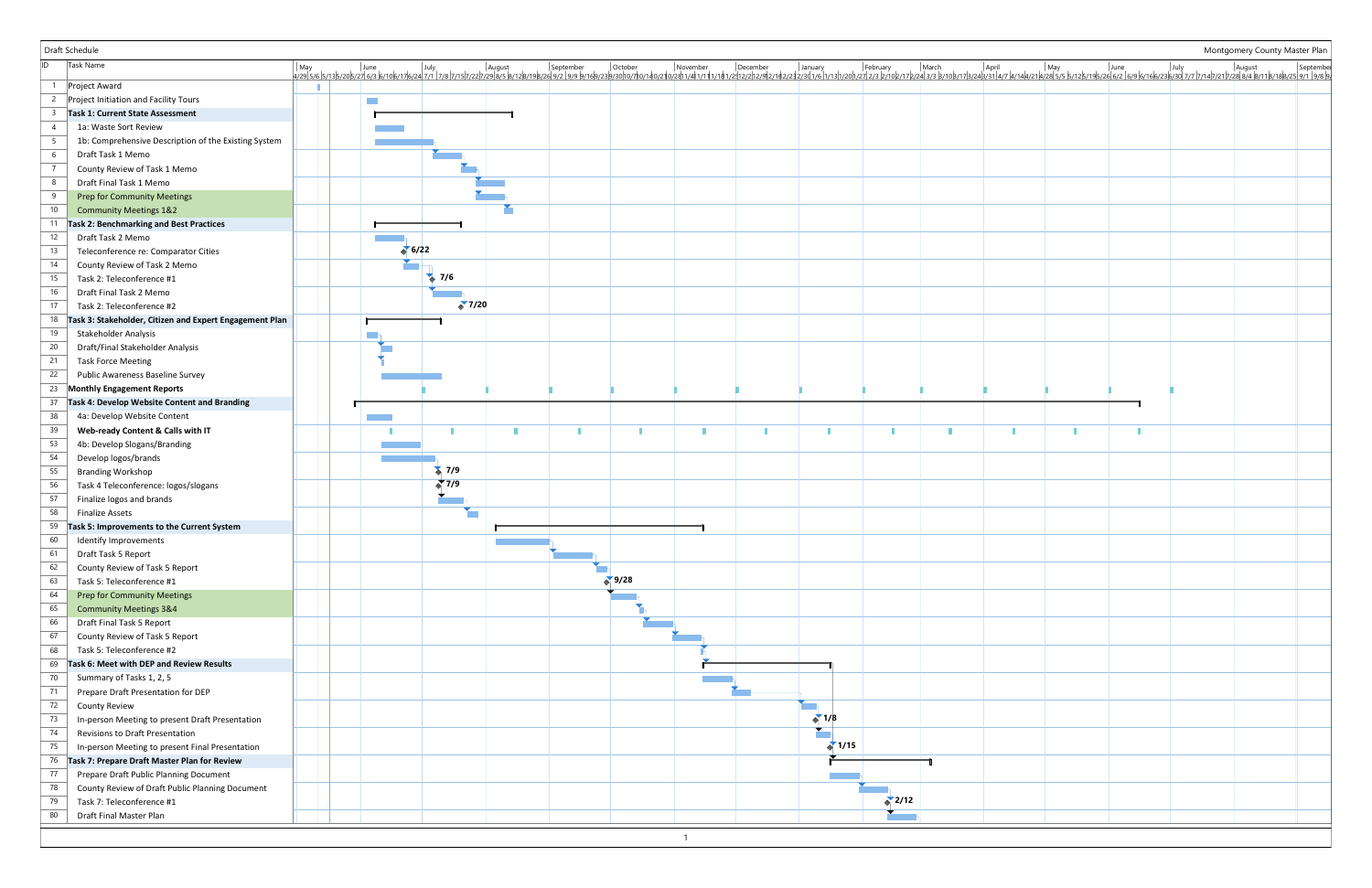|     | Draft Schedule                                        |  |  |  |  |                          |                       |                        |                    |                    | Montgomery County Master Plan |                    |
|-----|-------------------------------------------------------|--|--|--|--|--------------------------|-----------------------|------------------------|--------------------|--------------------|-------------------------------|--------------------|
| ID  | Task Name                                             |  |  |  |  |                          |                       |                        |                    |                    |                               |                    |
| 81  | <b>County Review</b>                                  |  |  |  |  |                          |                       |                        |                    |                    |                               |                    |
| 82  | Task 7: Teleconference #2                             |  |  |  |  |                          | $\frac{1}{2}$ 3/5     |                        |                    |                    |                               |                    |
| 83  | Task 8: Review of Existing Processing Facilities      |  |  |  |  |                          |                       |                        |                    |                    |                               |                    |
| 84  | Prepare RFIs for Processing Facilities                |  |  |  |  |                          |                       |                        |                    |                    |                               |                    |
| 85  | RFI Issued and Under Review                           |  |  |  |  |                          |                       |                        |                    |                    |                               |                    |
| 86  | Review RFI responses & Summarize Information          |  |  |  |  |                          |                       |                        |                    |                    |                               |                    |
| 87  | <b>Conduct Inspections of Processing Facilities</b>   |  |  |  |  |                          |                       |                        |                    |                    |                               |                    |
| 88  | Develop summary of review of facilities               |  |  |  |  |                          |                       |                        |                    |                    |                               |                    |
| 89  | Draft Task 8 Report                                   |  |  |  |  |                          |                       |                        |                    |                    |                               |                    |
| 90  | County Review of Draft Task 8 Report                  |  |  |  |  |                          |                       |                        |                    |                    |                               |                    |
| 91  | Task 8: Teleconference #1                             |  |  |  |  | $\leftrightarrow$ 2/8    |                       |                        |                    |                    |                               |                    |
| 92  | Draft Final Task 8 Report                             |  |  |  |  |                          |                       |                        |                    |                    |                               |                    |
| 93  | County Review of Draft Final Task 8 Report            |  |  |  |  |                          |                       |                        |                    |                    |                               |                    |
| 94  | Task 8: Teleconference #2                             |  |  |  |  |                          | $\leftrightarrow$ 3/8 |                        |                    |                    |                               |                    |
| 95  | Final Task 8 Report                                   |  |  |  |  |                          | $\frac{1}{2}$ 3/8     |                        |                    |                    |                               |                    |
| 96  | Task 9: Develop Options for Residual Waste            |  |  |  |  |                          |                       |                        |                    |                    |                               |                    |
| 97  | Prepare RFI for MCRRF                                 |  |  |  |  | <b>Contract Contract</b> |                       |                        |                    |                    |                               |                    |
| 98  | Identify Options for "What's Left"                    |  |  |  |  |                          |                       |                        |                    |                    |                               |                    |
| 99  | Draft Task 9 Report                                   |  |  |  |  |                          |                       |                        |                    |                    |                               |                    |
| 100 | County Review of Task 9 Report                        |  |  |  |  |                          |                       |                        |                    |                    |                               |                    |
| 101 | Task 9: Teleconference #1                             |  |  |  |  |                          |                       | $\leftrightarrow$ 4/19 |                    |                    |                               |                    |
| 102 | Draft Final Task 9 Report                             |  |  |  |  |                          |                       |                        |                    |                    |                               |                    |
| 103 | County Review of Task 9 Report                        |  |  |  |  |                          |                       |                        |                    |                    |                               |                    |
| 104 | Task 9: Teleconference #2                             |  |  |  |  |                          |                       |                        | $\frac{1}{9}$ 5/17 |                    |                               |                    |
| 105 | Final Task 9 Report                                   |  |  |  |  |                          |                       |                        |                    |                    |                               |                    |
| 106 | Task 10: Develop Final Master Plan                    |  |  |  |  |                          |                       |                        |                    |                    |                               |                    |
| 107 | Summary of Tasks 7 & 9                                |  |  |  |  |                          |                       |                        |                    |                    |                               |                    |
| 108 | Prepare Draft Master Plan                             |  |  |  |  |                          |                       |                        |                    |                    |                               |                    |
| 109 | County Review of Draft Master Plan                    |  |  |  |  |                          |                       |                        |                    |                    |                               |                    |
| 110 | Task 10: Teleconference #1                            |  |  |  |  |                          |                       |                        |                    | $\frac{1}{2}$ 7/4  |                               |                    |
| 111 | Draft Final Master Plan                               |  |  |  |  |                          |                       |                        |                    |                    |                               |                    |
| 112 | County Review of Draft Master Plan                    |  |  |  |  |                          |                       |                        |                    |                    |                               |                    |
| 113 | Task 10: Teleconference #2                            |  |  |  |  |                          |                       |                        |                    | $\frac{1}{2}$ 7/11 |                               |                    |
| 114 | Final Master Plan                                     |  |  |  |  |                          |                       |                        |                    |                    |                               |                    |
| 115 | <b>Prep for Community Meeting</b>                     |  |  |  |  |                          |                       |                        |                    |                    |                               |                    |
| 116 | <b>Community Meeting #5</b>                           |  |  |  |  |                          |                       |                        |                    |                    |                               |                    |
|     | 117 Task 11: Presentation of the Plan                 |  |  |  |  |                          |                       |                        |                    |                    |                               |                    |
| 118 | Prepare Draft PPT Presentation                        |  |  |  |  |                          |                       |                        |                    |                    |                               |                    |
| 119 | County Review of Draft Presentation                   |  |  |  |  |                          |                       |                        |                    |                    |                               |                    |
| 120 | Task 11: Teleconference #1                            |  |  |  |  |                          |                       |                        |                    |                    | 8/8                           |                    |
| 121 | <b>Draft Final Presentation</b>                       |  |  |  |  |                          |                       |                        |                    |                    |                               |                    |
| 122 | Task 11: Teleconference #2                            |  |  |  |  |                          |                       |                        |                    |                    |                               | $* 8/20$           |
| 123 | <b>Final Presentation</b>                             |  |  |  |  |                          |                       |                        |                    |                    |                               |                    |
| 124 | Half-day meeting to review & practice presentation    |  |  |  |  |                          |                       |                        |                    |                    |                               | $\frac{1}{9}$ 8/30 |
| 125 | Presentation of Final Master Plan to County Executive |  |  |  |  |                          |                       |                        |                    |                    |                               | $\frac{1}{9}$ 8/30 |
| 126 | Presentation of Final Master Plan to County Council   |  |  |  |  |                          |                       |                        |                    |                    |                               | $\sqrt[3]{8/30}$   |